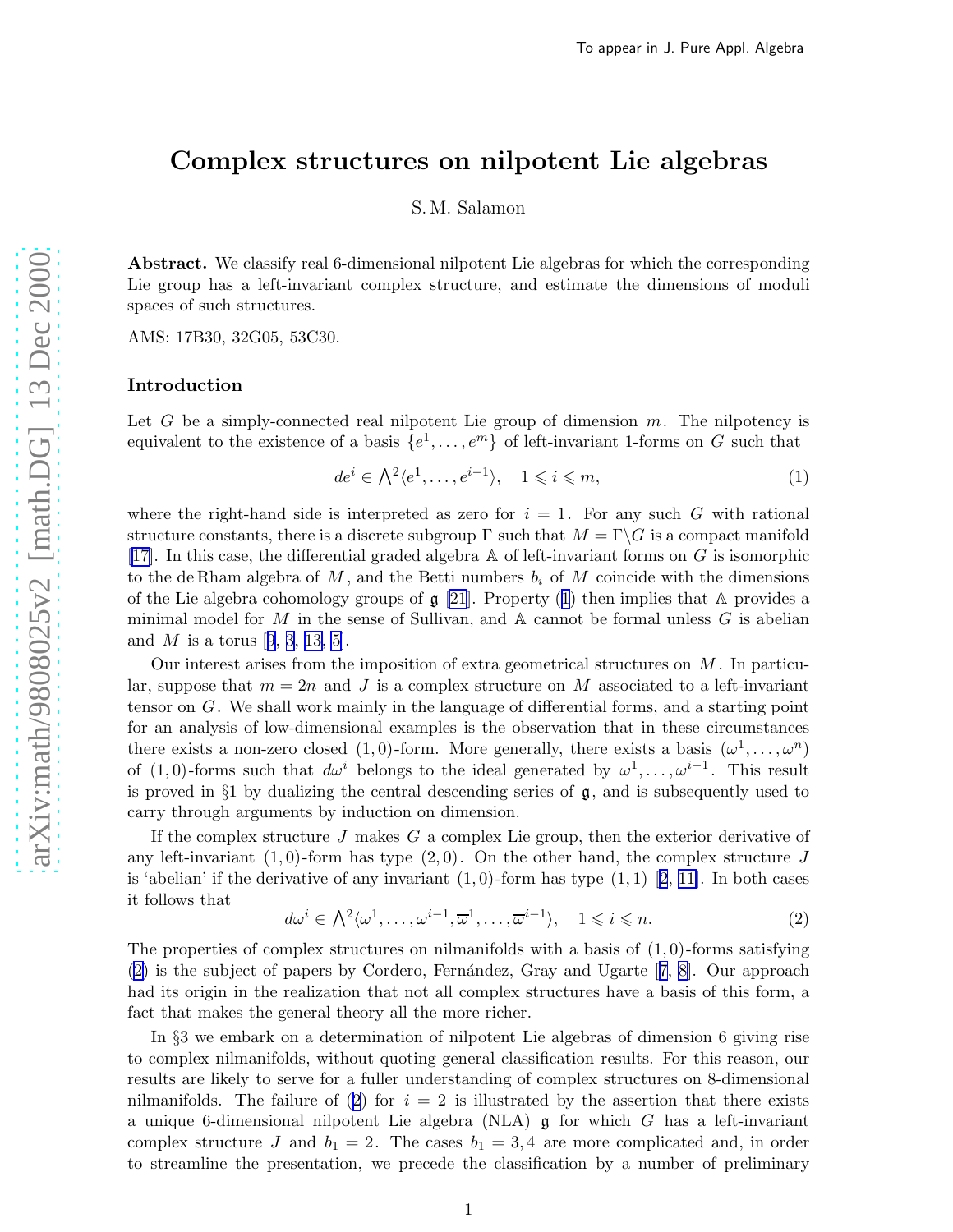<span id="page-1-0"></span>results in §2. Conformal structures are used to construct canonical bases for subspaces of 2-forms in 4 dimensions, and this study leads to a dichotomy in the choice of a canonical basis (Theorem 2.5).

A general classification of nilpotent Lie algebras exists in dimension 7 and less, though 6 is the highest dimension in which there do not exist continuous families. According to published classifications, there are 34 isomorphism classes of NLAs over R, of which 10 are reducible[[16](#page-19-0), [12](#page-19-0)]. It is also known which of the corresponding algebras admit symplectic structures, and in §4 we parametrize complex and symplectic structures on 6-dimensional NLAs, and discuss their deformation. This part develops the approach of [\[1\]](#page-19-0), though here we do not impose compatibility with a metric. Proposition 4.2 concerns the infinitesimal theory, whose non-trivial nature is illustrated by an example of an obstructed cocycle on the Iwasawa manifold. The variety  $\mathcal{C}(\mathfrak{g})$  of complex structures on a Lie algebra  $\mathfrak{g}$  can be regarded as the fibre of a reduced twistor space over the corresponding Lie group, in the spirit of[[4](#page-19-0)].

Finally, we insert our results into the classification in an appendix that was influenced by [[8](#page-19-0)], and completes the picture given there. Our integrability equations [\(26](#page-13-0)) can in fact be solved explicitly for the 6-dimensional NLAs listed, and a more detailed description of the spaces  $\mathcal{C}(\mathfrak{g})$  will appear elsewhere.

Acknowledgments. This paper is partly a sequel to [\[1](#page-19-0)] and originated in joint discussions with E. Abbena and S. Garbiero, without whose collaboration it could not have been written. The author is grateful to M. Vaughan-Lee for writing a program in MAGMA to check cohomological data provided in the appendix, and for useful comments from S. Console, I. Dotti, A. Fino, and G. Ketsetzis.

#### 1. Invariant differential forms

Let  $\mathfrak g$  be a Lie algebra of real dimension  $2n$ . The dual of the Lie bracket gives a linear mapping  $g^* \to \Lambda^2 g^*$  which extends to a finite-dimensional complex

$$
0 \to \mathfrak{g}^* \to \bigwedge^2 \mathfrak{g}^* \to \bigwedge^3 \mathfrak{g}^* \to \cdots \to \bigwedge^{2n} \mathfrak{g}^* \to 0. \tag{3}
$$

The vanishing of the composition  $\mathfrak{g}^* \to \Lambda^3 \mathfrak{g}^*$  corresponds to the Jacobi identity, and, conversely, any linear mapping  $d: \mathfrak{g}^* \to \Lambda^2 \mathfrak{g}^*$  whose composition with the natural extension  $\Lambda^2 \mathfrak{g}^* \to \Lambda^3 \mathfrak{g}^*$  is zero gives rise to a Lie algebra. Given a Lie algebra  $\mathfrak{g}$ , we denote by  $b_k$ the dimension of the  $k$ th cohomology space of (3), which is isomorphic to the Lie algebra cohomologygroup  $H^k(\mathfrak{g})$  [[6](#page-19-0)]. This dimension equals the kth Betti number of  $\Gamma \backslash G$  for any discrete cocompact subgroup  $\Gamma$ , by Nomizu's theorem [\[21](#page-19-0)].

The descending central series of a Lie algebra g is the chain of ideals defined inductively by  $\mathfrak{g}^0 = \mathfrak{g}$  and  $\mathfrak{g}^i = [\mathfrak{g}^{i-1}, \mathfrak{g}]$  for  $i \geq 1$ . By definition,  $\mathfrak{g}$  is s-step nilpotent if  $\mathfrak{g}^s = 0$  and  $\mathfrak{g}^{s-1} \neq 0$ . This condition can easily be interpreted in terms of differential forms as follows. Define a subspaces  ${V_i}$  of  $\mathfrak{g}^*$  inductively by setting  $V_0 = \{0\}$ , and

$$
V_i = \{ \sigma \in \mathfrak{g}^* : d\sigma \in \bigwedge^2 V_{i-1} \}, \quad i \geq 1.
$$

Of paramount importance is  $V_1 = \text{ker } d$ , and the dimension of this equals  $b_1$ .

**Lemma 1.1**  $V_i$  is the annihilator of  $\mathfrak{g}^i$ .

*Proof.* Suppose inductively that  $V_i = (\mathfrak{g}^i)^o$ ; this is certainly true for  $i = 0$ . Then  $d\sigma \in \bigwedge^2 V_i$ if and only if  $d\sigma$  annihilates the subspace  $\mathfrak{g} \wedge \mathfrak{g}^i$ , i.e.  $d\sigma(X,Y) = -\sigma(X,Y)$  vanishes for all  $X \in \mathfrak{g}$  and  $Y \in \mathfrak{g}^i$ . Equivalently,  $\sigma \in (\mathfrak{g}^{i+1})^o$ .  $\Box$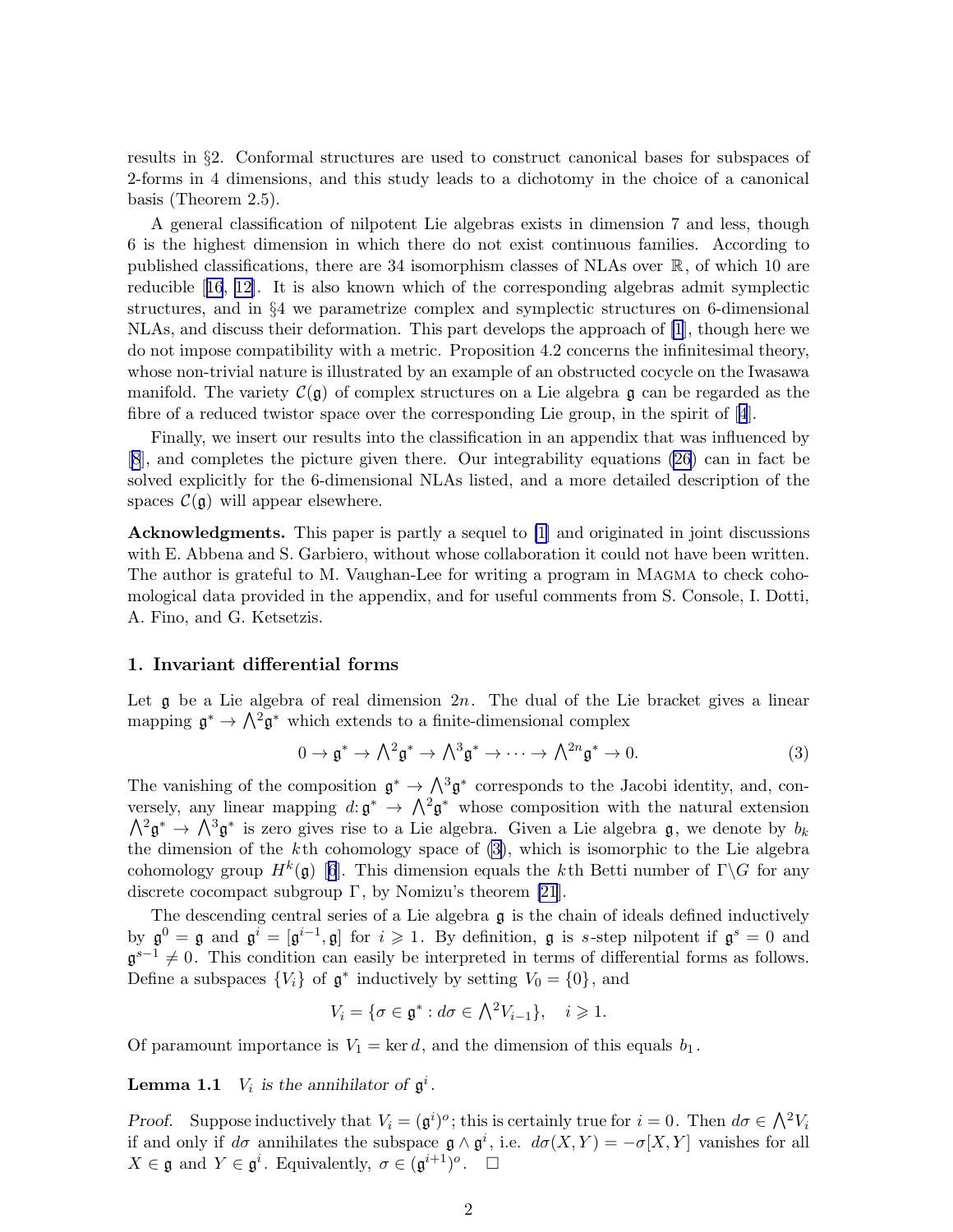<span id="page-2-0"></span>A left-invariant almost-complex structure on a Lie group G can be identified with a linear mapping  $J: \mathfrak{g} \to \mathfrak{g}$  such that  $J^2 = -1$ . Such a structure determines in the usual way the subspace

$$
\Lambda^{1,0} = \{ X - iJX : X \in \mathfrak{g}^* \}
$$

of the complexification  $\mathfrak{g}_c^*$ <sup>\*</sup><sub>c</sub> consisting of left-invariant (1,0)-forms, its conjugate  $\Lambda^{0,1}$ , and more generally subspaces  $\Lambda^{p,q}$  of  $\Lambda^{p+q} \mathfrak{g}_c^*$  $_{c}^{*}$ . The almost-complex structure J is said to be integrable if

$$
[JX, JY] = [X, Y] + J[JX, Y] + J[X, JY],
$$
\n(4)

for all  $X, Y \in \mathfrak{g}$ , and in this case the Newlander-Nirenberg theorem implies that  $(M, J)$ is a complex manifold. We shall refer to a pair  $(\mathfrak{g}, J)$  consisting of a Lie algebra and an integrable almost-complex structure simply as a 'Lie algebra with a complex structure'. A useful reference for the study of such objects is[[23\]](#page-19-0).

The equation (4) holds if and only if  $d(\Lambda^{1,0}) \subseteq \Lambda^{2,0} \oplus \Lambda^{1,1}$ , and this condition gives rise to a complex

$$
0 \to \lambda^{0,0} \to \Lambda^{0,1} \to \Lambda^{0,2} \to \cdots \to \Lambda^{0,n} \to 0,
$$
\n<sup>(5)</sup>

in which each map is the restriction of the ordinary  $\overline{\partial}$  operator to a space of left-invariant forms. It follows from([3](#page-1-0)) that the annihilator

$$
\mathfrak{g}^{0,1} = (\Lambda^{1,0})^{\circ} \cong (\Lambda^{0,1})^* \tag{6}
$$

has the structure of a complex Lie algebra. Only if  $J[X, Y] = [JX, Y]$  for all  $X, Y \in \mathfrak{g}$ , or equivalently if  $d(\Lambda^{1,0}) \subseteq \Lambda^{2,0}$ , is g the the real Lie algebra underlying  $\mathfrak{g}^{0,1}$ . In this case one can unambiguously declare that g is a 'complex Lie algebra'.

Let  $\pi_i$  denote the projection  $(V_i)_c \to \Lambda^{0,1}$ , and consider the complex subspace

$$
V_i^{1,0} = (V_i)_c \cap \Lambda^{1,0} = \ker \pi_i.
$$

Observe that  $V_i^{1,0} \oplus \overline{V_i^{1,0}}$  $i_i^{\text{L},0}$  is the complexification of the largest  $J$ -invariant subspace contained in  $V_i$ , namely  $V_i \cap JV_i$ . It follows that  $\dim_{\mathbb{R}}(V_i) \geq 2 \dim_{\mathbb{C}}(V_i^{1,0})$  $\binom{r^{1,0}}{i}$ . Moreover, if  $\mathfrak g$  is s-step nilpotent then  $\dim_{\mathbb{C}}(V_s^{1,0}) = n$ .

The following result is an immediate consequence of Lemma 1.1.

**Lemma 1.2** The real subspace underlying  $V_i^{1,0}$  $i_i^{(1,0)}$  is the annihilator of the smallest J-invariant subspace containing  $\mathfrak{g}^i$ , namely  $\mathfrak{g}^i(J) = \mathfrak{g}^i + J\mathfrak{g}^i$ .

The subspace  $\mathfrak{g}^i(J)$  is in fact a subalgebra of  $\mathfrak g$  for every i. This is because  $[X, JY]$ belongs to the ideal  $\mathfrak{g}^i$  for all  $X \in \mathfrak{g}^i$ , and  $[JX, JY]$  belongs to  $\mathfrak{g}^i(J)$  for all  $X, Y \in \mathfrak{g}^i$  by (4). It follows that the ideal in the exterior algebra generated by the real and imaginary components of elements of  $V_i^{1,0}$  $i<sup>t,0</sup>$  is differential, i.e. closed under d. In fact, more is true. To explain this we denote by  $I(\mathcal{E})$  the ideal generated by a set  $\{\mathcal{E}\}\$  of differential forms in the complexified exterior algebra, and we abbreviate  $\overline{\omega^i}$  to  $\overline{\omega}^i$ .

**Theorem 1.3** An NLA  $\mathfrak{g}$  admits a complex structure if and only if  $\mathfrak{g}_c^*$  has a basis  $\{\omega^1,\ldots,\omega^n,\overline{\omega}^1,\ldots,\overline{\omega}^n\}$  such that

$$
d\omega^{i+1} \in I(\omega^1, \dots, \omega^i). \tag{7}
$$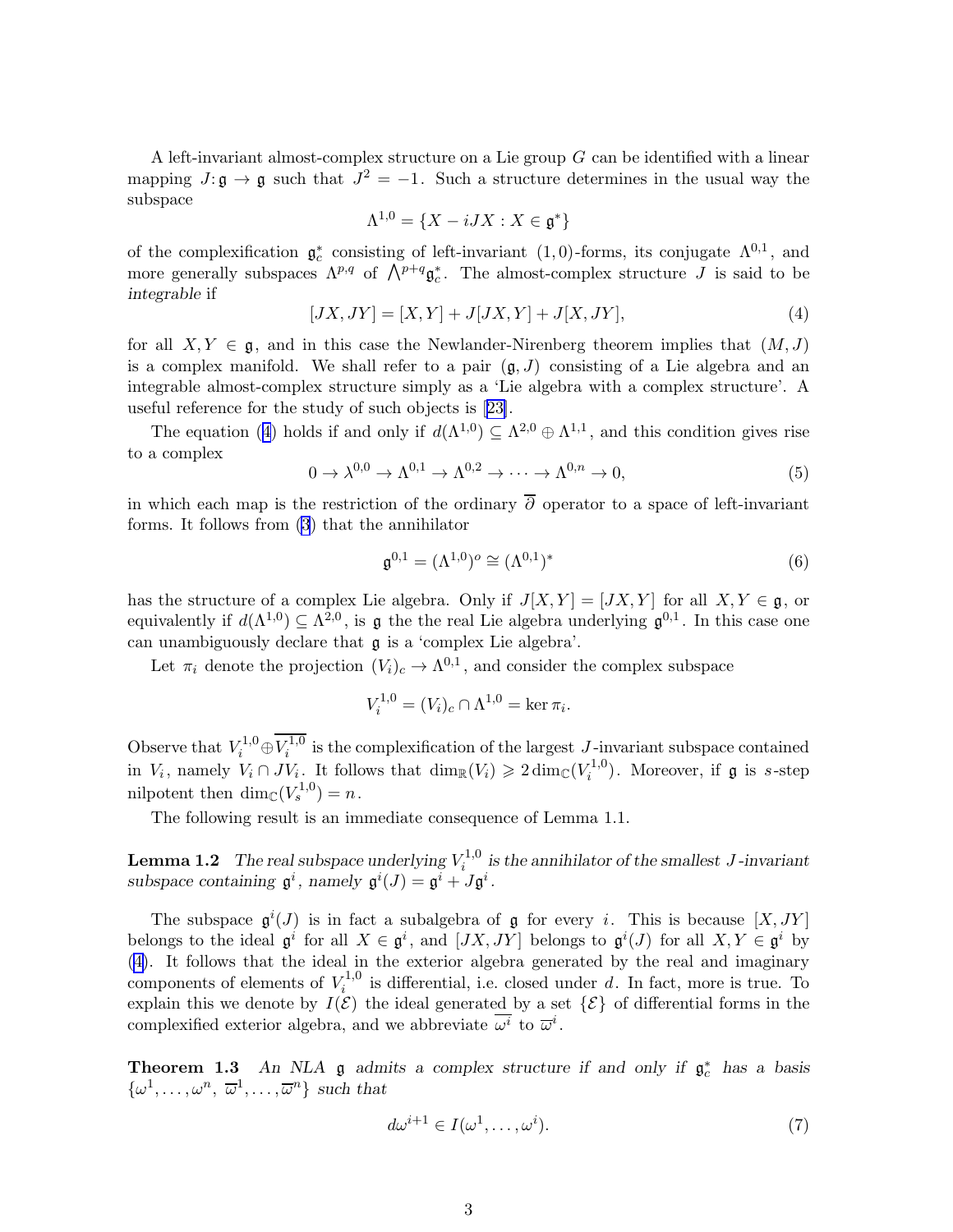Proof. Starting from a complex structure J, we construct the  $\omega^i$  by successively extending a basis of  $V_i^{1,0}$ <sup>1,0</sup> to one of  $V_{j+1}^{1,0}$ . Given  $\omega^1,\ldots,\omega^i$  (or nothing if  $i=0$ ), let j be the least positive integer (dependent on i) such that  $V_{j+1}^{1,0}$  contains an element  $\omega^{i+1}$  for which  $\{\omega^1,\cdots,\omega^{i+1}\}$ is linearly independent. By hypothesis, ker  $\pi_j = V_j^{1,0}$  $\mathcal{U}_j^{1,0}$  is spanned by  $\{\omega^1,\ldots,\omega^r\}$  for some  $r \leq i$ . It follows that the kernel of the linear mapping

$$
\bigwedge^2 \pi_j \colon \bigwedge^2 (V_j)_c \to \Lambda^{0,2}
$$

is a subspace of  $\langle \omega^1, \ldots, \omega^i \rangle \wedge \mathfrak{g}_c^*$  $_{c}^{*}$ , and this space therefore contains  $d\omega^{i+1}$ .

Conversely, a basis  $\{\omega^1, \ldots, \overline{\omega}^n\}$  of  $\mathfrak{g}_c^*$  determines an almost-complex structure J on **g** by decreeing  $\Lambda^{1,0}$  to be the span of the  $\omega^i$ . The integrability of J then follows from the condition  $(7)$ .  $\Box$ 

**Corollary 1.4** If  $\mathfrak{g}$  is an NLA with a complex structure then  $V_1^{1,0}$  is non-zero.

A complex structure on a Lie algebra g is called abelian if

$$
d(\Lambda^{1,0}) \subseteq \Lambda^{1,1};\tag{8}
$$

this is equivalent to asserting that([6](#page-2-0)) is an abelian Lie algebra[[2](#page-19-0)]. Note that the integrability condition for J is automatically satisfied; it is the special case of [\(4\)](#page-2-0) for which  $[JX, JY] =$  $[X, Y]$  for all  $X, Y \in \mathfrak{g}$ .

Proposition 1.5 If  $\mathfrak g$  is an NLA with an abelian complex structure, then there exists a basis  $\{\omega^1, \ldots, \omega^n\}$  of  $\Lambda^{1,0}$  satisfying [\(2](#page-0-0)).

*Proof.* We mimic the proof of Theorem 1.3. Suppose that  $\{\omega^1, \dots, \omega^i\}$  has been found, and let j be the least positive integer such that  $V_{j+1}^{1,0}$  contains an element  $\omega^{i+1}$  with  $\{\omega^1,\ldots,\omega^{i+1}\}\$ linearly independent. Arguing as above, but with both projections

$$
\pi_j \colon (V_j)_c \to \Lambda^{0,1}, \quad \pi'_j \colon (V_j)_c \to \Lambda^{1,0},
$$

we obtain

$$
d\omega^{i+1} \in I(\omega^1, \ldots, \omega^i) \cap I(\overline{\omega}^1, \ldots, \overline{\omega}^i).
$$

The result follows.  $\square$ 

#### 2. Choice of bases

This section develops some algebra in dimensions 4 and 6 that will form the basis for the classification of complex structures in §3.

First, we summarize the essential properties of conformal structures on a real oriented 4-dimensional vector space  $\mathbb D$ . Fix a non-zero element  $v \in \Lambda^4 \mathbb D$ . The bilinear form  $\phi$  on  $\bigwedge^2\mathbb{D}$  defined by  $\sigma \wedge \tau = \phi(\sigma, \tau)v$  has signature  $++---$ . This is most easily seen by choosing a basis  $\{e^1, e^2, e^3, e^4\}$  of D with  $v = e^{1234}$ , and noting that  $\phi$  is diagonalized by the basis consisting of the 6 elements

$$
e^{12} + e^{34}, \t e^{12} - e^{34},
$$
  
\n
$$
e^{13} + e^{42}, \t e^{13} - e^{42},
$$
  
\n
$$
e^{14} + e^{23}, \t e^{14} - e^{23}.
$$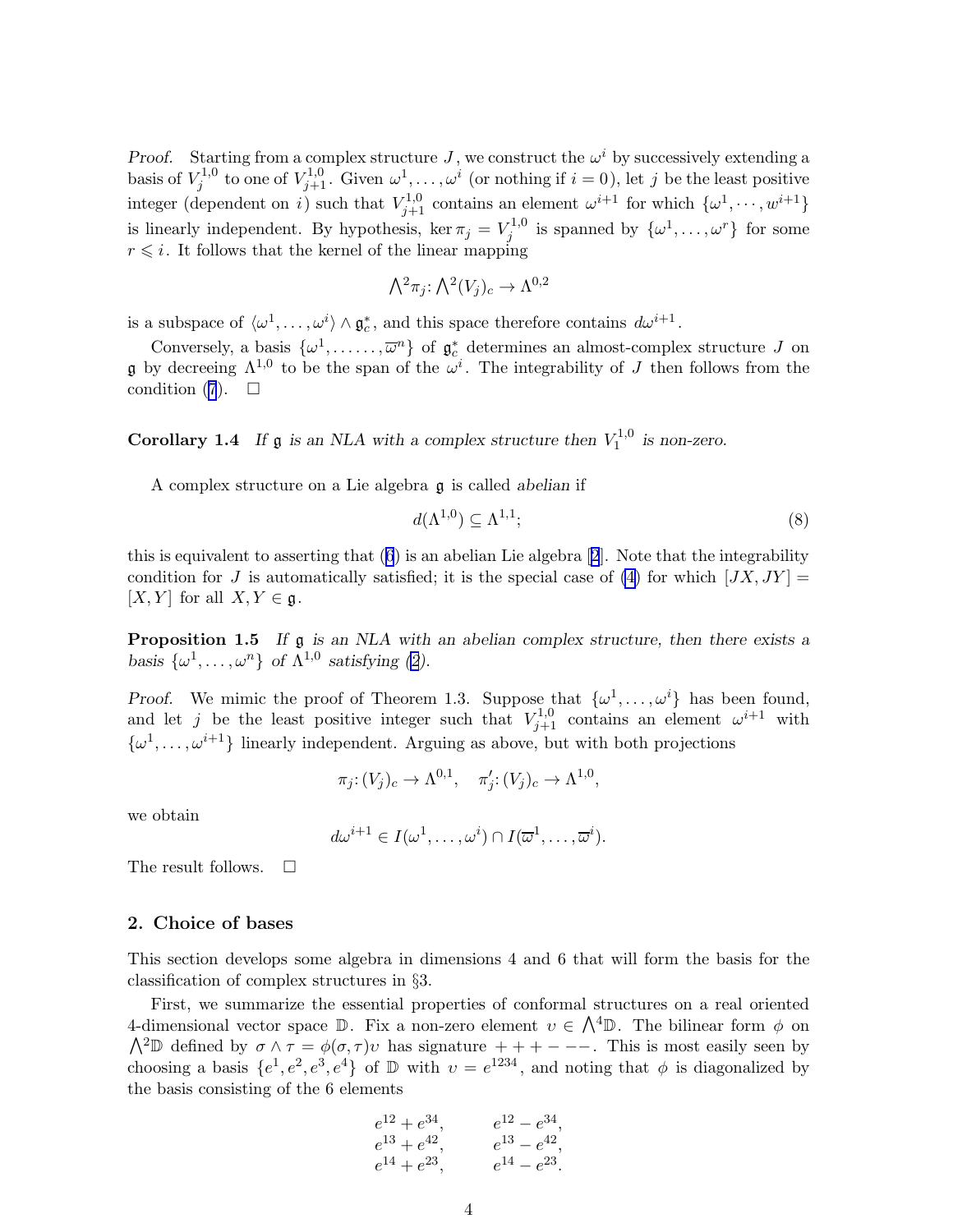(Here and in the sequel, we adopt the abbreviation  $e^{ijk\cdots}$  for  $e^i \wedge e^j \wedge e^k \wedge \cdots$ .) This all accords with the fact that the connected component of  $O(3,3)$  is double-covered by  $SL(4,\mathbb{R})$ [[22\]](#page-19-0).

Let  $g$  (g for 'metric') be an inner product on  $\mathbb{D}$ . The underlying conformal structure is the equivalence class  $[g] = \{cg : c > 0\}$ . If  $\{e^1, e^2, e^3, e^4\}$  is now an orthonormal basis for g, then

$$
\Lambda_+^2=\langle e^{12}+e^{34},\; e^{13}+e^{42},\; e^{14}+e^{23}\rangle
$$

is the +1 eigenspace of the so-called  $*$  operator, and depends only on [g]. Clearly,  $\phi$  is positive definite on  $\Lambda_{+}$ , and a decomposition

$$
\bigwedge^2 \mathbb{D} = \Lambda_+ \oplus \Lambda_- \tag{9}
$$

is determined by defining  $\Lambda$  to be the annihilator of  $\Lambda$  with respect to  $\phi$ . In fact, the correspondence

$$
[g] \longleftrightarrow \Lambda_+ \tag{10}
$$

is a bijection between the set of conformal classes and the set of 3-dimensional subspaces on which  $\phi$  is positive definite.

Given (9), any 2-form  $\sigma$  equals  $\sigma_+ + \sigma_-$  with  $\sigma_{\pm} \in \Lambda^2_{\pm}$ . The 2-form  $\sigma$  is said to be simple if it can be expressed as the product  $u \wedge v$  of 1-forms. This is the case if and only if  $\sigma \wedge \sigma = 0$ , or equivalently  $|\sigma_+| = |\sigma_-|$ , where the norms indicate an inner product induced on  $\Lambda^2\mathbb{D}$  from one in [g]. On the other hand, ignoring the conformal structure, any  $\sigma \in \Lambda^2\mathbb{D}$ such that  $\sigma \wedge \sigma \neq 0$  (a 'generic' element) can be written as  $e^{12} + e^{34}$  relative to a suitable basis. The distinction between simple and generic 2-forms in 4 dimensions is crucial, and the next two lemmas illustrate their respective properties. The first is elementary, and its proof is omitted.

**Lemma 2.1** Let  $\sigma, \tau$  be linearly-independent simple elements of  $\Lambda^2\mathbb{D}$ . If  $\sigma \wedge \tau = 0$  then there exists a basis of  $\mathbb D$  such that  $\sigma = e^{12}$  and  $\tau = e^{13}$ ; otherwise there exists a basis such that  $\sigma = e^{12}$  and  $\tau = e^{34}$ .

To make (10) more explicit, fix a basis  $\{e^1, e^2, e^3, e^4\}$  of  $\mathbb{R}^4$ , let  $a, b, c \in \mathbb{R}$ ,  $a \neq 0$ , and set  $\Delta = b^2 - 4ac$ . Consider the 3-dimensional subspace

$$
\Lambda = \langle e^{12} + e^{34}, e^{13} + e^{42}, ae^{14} + be^{42} + ce^{23} \rangle \tag{11}
$$

of  $\bigwedge^2 \mathbb{R}^4$ . Relative to the given basis of  $\Lambda$ , the matrix of  $\phi$  is

$$
\left(\begin{array}{ccc} 2 & 0 & 0 \\ 0 & 2 & b \\ 0 & b & 2ac \end{array}\right),
$$

so  $\phi$ |Λ is positive definite if and only if  $\Delta < 0$ .

**Lemma 2.2** Given (11), there exists a linear transformation  $\theta_-, \theta_0$  or  $\theta_+$  of  $\mathbb{R}^4$  (which one depends on  $\Delta$ ) such that

$$
\begin{aligned}\n\Lambda &= \theta_{-}(\langle e^{12} + e^{34}, e^{13} + e^{42}, e^{14} + e^{23} \rangle), \quad \text{if } \Delta < 0, \\
\Lambda &= \theta_{0}(\langle e^{12} + e^{34}, e^{13}, e^{14} + e^{23} \rangle), \quad \text{if } \Delta = 0, \\
\Lambda &= \theta_{+}(\langle e^{12} + e^{34}, e^{13}, e^{24} \rangle), \quad \text{if } \Delta > 0.\n\end{aligned}
$$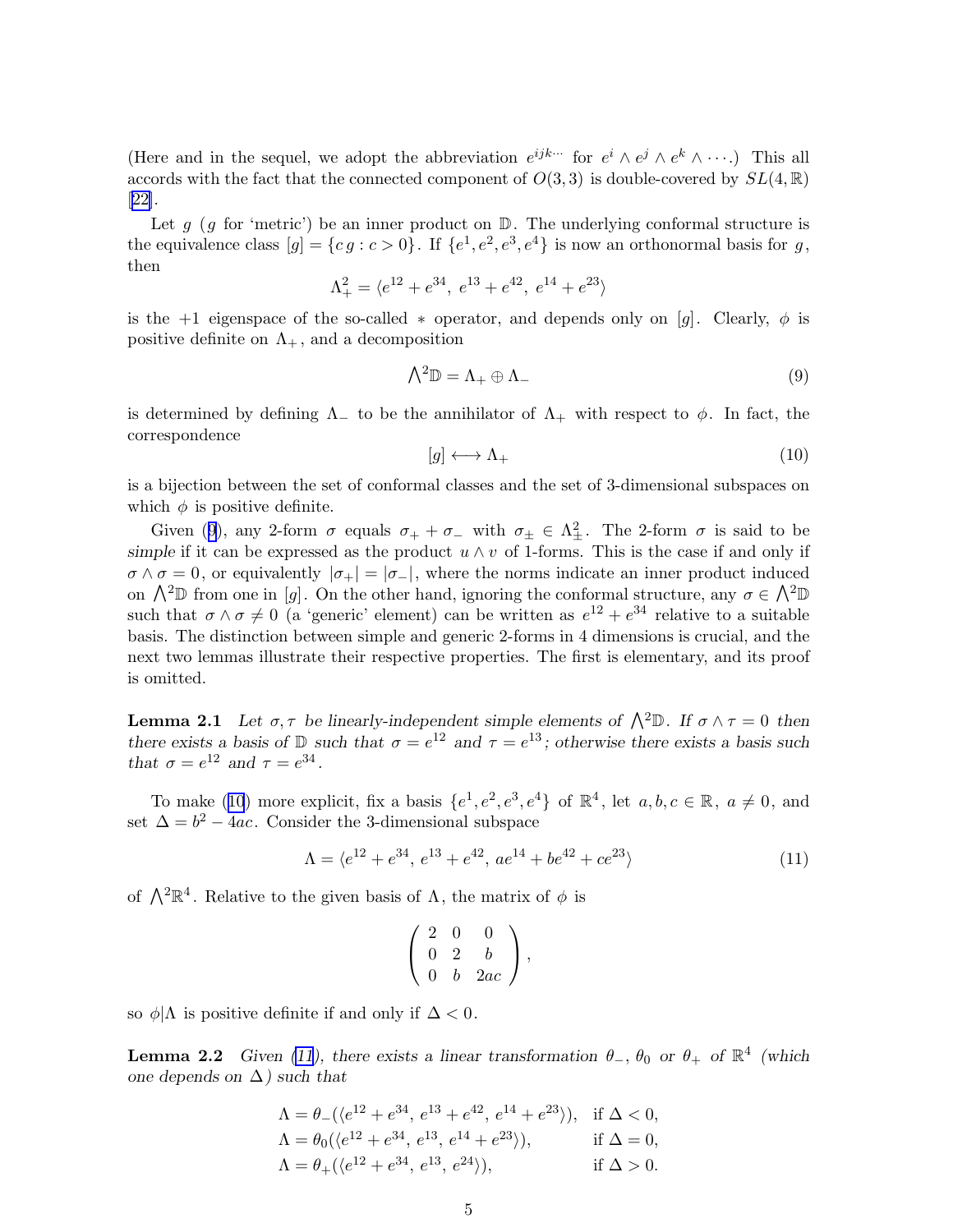<span id="page-5-0"></span>Proof. For convenience, set

$$
\sigma = e^{13} + e^{42}, \quad \tau = ae^{14} + be^{42} + ce^{23}.
$$

We shall define the required transformations by setting  $f^i = \theta_{\bullet}(e^i)$ .

Suppose first that  $\Delta < 0$ , so that it is possible to solve the equation

$$
ax^{2} + bx + c = (Ax - B)^{2} + (Cx - D)^{2}
$$

over  $\mathbb R$  with  $AD - BC = 1$ . Define

$$
f1 = Ae1 + Be2, \t f4 = Ae4 + Be3,f2 = Ce1 + De2, \t f3 = Ce4 + De3.
$$

This amounts to applying a transformation in  $SL(2,\mathbb{R})$  simultaneously to  $\langle e^1, e^2 \rangle$  and  $\langle e^4, e^3 \rangle$ , and so  $f^{12} = e^{12}$  and  $f^{34} = e^{34}$ . Moreover,  $f^{13} + f^{42} = \sigma$ , and

$$
f^{14} + f^{23} = (A^2 + C^2)e^{14} + (AB + CD)(e^{13} - e^{42}) + (B^2 + D^2)e^{23}
$$
  
=  $\tau - \frac{1}{2}b\sigma$ .

Thus  $\Lambda$  has the form stated.

Suppose that  $\Delta > 0$ ,  $ac \neq 0$ , and let s, t be the distinct real solutions of the equation  $ax^{2} + bx + c = 0$  with  $t \neq 0$ . Setting

$$
f1 = e1 + se2
$$
,  $f2 = e1 + te2$ ,  
\n $f3 = e3 + \frac{1}{t}e4$ ,  $f4 = \frac{c}{a}e3 + te4$ ,

gives  $f^{12} = (t - s)e^{12}$ ,  $f^{34} = (t - s)e^{34}$ , and

$$
f^{13} = \sigma + \frac{s}{c}\tau
$$
,  $f^{24} = \frac{1}{a}(c\sigma + t\tau)$ ,

and  $\langle f^{13}, f^{24} \rangle = \langle \sigma, \tau \rangle$ , as required. The same conclusion can be verified if  $c = 0$ .

Suppose that  $b^2 = 4ac$ , and let  $s = -b/(2a)$ . This time we define

$$
f1 = e1 + se2, \nf3 = se3 + e4, \nf4 = e3 - se4.
$$

Then  $f^{12} = -(s^2 + 1)e^{12}$ ,  $f^{34} = -(s^2 + 1)e^{34}$ , and

$$
f^{13} = \frac{1}{2a}(-b\sigma + 2\tau), \qquad f^{14} + f^{23} = (s^2 + 1)\sigma.
$$

This completes the proof.  $\square$ 

Let  $\mathfrak g$  be an NLA of real dimension 6. Let  $\{e^1,\ldots,e^6\}$  be a basis of  $\mathfrak g^*$  satisfying [\(1\)](#page-0-0), so that there exist constants  $c_{jk}^i$  such that

$$
de^i = \sum_{j,k < i} c^i_{jk} e^{jk}.\tag{12}
$$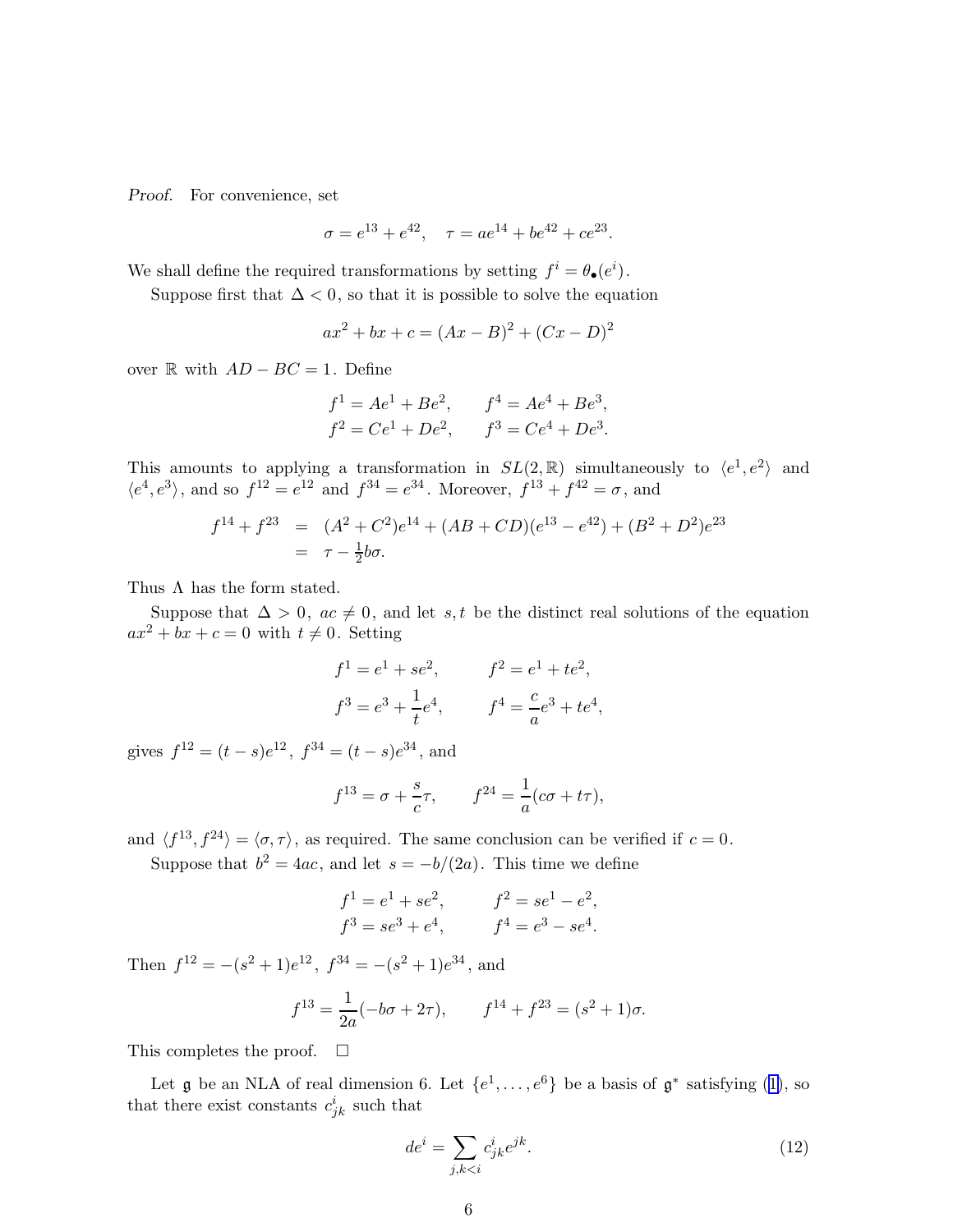<span id="page-6-0"></span>These equations imply in particular that  $e^1, e^2 \in V_1 = \text{ker } d$ . If J is a complex structure on g, it follows from Corollary 1.4 that we may choose the basis in such a way that

$$
e^1 + ie^2 \in V_1^{1,0}.\tag{13}
$$

It turns out that in dimensions 6 and less, one may arrange that each structure constant  $c_{jk}^i$  be equal to 0, 1 or -1. Although we do not need to assume this fact, it will make it easy torepresent the isomorphism class of a Lie algebra  $\frak g$  by the equations ([12](#page-5-0)); we write  $\frak g$  as an m-tuple  $(0, 0, de^3, \ldots, de^m)$  abbreviating  $e^{ij}$  further to ij. This notation is illustrated by

Proposition 2.3 A 4-dimensional NLA admitting a complex structure is isomorphic to  $(0, 0, 0, 12)$  or  $(0, 0, 0, 0)$ .

*Proof.* The symbol  $(0, 0, 0, 12)$  means the Lie algebra whose dual has a basis for which  $de^{i} = 0$  for  $i = 1, 2, 3$  and  $de^{4} = e^{12}$ , and  $(0, 0, 0, 0)$  is simply an abelian algebra. Let **g** be a 4-dimensional NLA with a complex structure. We may suppose that  $\Lambda^{1,0}$  is spanned by a closed 1-form  $\omega^1 = e^1 + ie^2$  together with a 1-form  $\omega^2 = e^3 + ie^4$  where  $de^3 = Ae^{12}$  and  $de^4 = Be^{12} + Ce^{13} + De^{23}$  with  $A, B, C, D \in \mathbb{R}$ . From the proof of Theorem 1.3,

$$
0 = \omega^1 \wedge d\omega^2 = (D - iC)e^{123},
$$

so that  $D = 0 = C$ . The result follows by applying a linear transformation of  $\langle e^3, e^4 \rangle$ .  $\Box$ 

It is well known that there is only one other NLA in 4 dimensions, a 2-step one isomorphic to  $(0, 0, 12, 13)$ , and that this does not admit a complex structure.

Returning to the case of a 6-dimensional Lie algebra with complex structure, choose a basis of  $\mathfrak{g}^*$  satisfying (13). The annihilator  $\mathfrak{h} = \langle e^1, e^2 \rangle$  is then a subalgebra of  $\mathfrak{g}$ , as in the proof of Lemma 1.2. Its structure can also be described in terms of the quotient  $\mathfrak{h}^* = \mathfrak{g}^*/\langle e^1, e^2 \rangle$ with induced operators d and J, and any basis of  $\mathfrak{h}^*$  has the form  $\{f^i + \langle e^1, e^2 \rangle : 1 \leq i \leq 4\}$ with  $f^i \in \mathfrak{g}^*$ . Applying Proposition 2.3, we deduce that there exists a basis of  $\mathfrak{g}^*$  satisfying [\(12\)](#page-5-0) with

 $de^i \in I(e^1, e^2, e^{34}), \quad 1 \leq i \leq 6,$ 

so that  $de^6$  does not involve  $e^{35}$  or  $e^{45}$ . Stated more explicitly,

Corollary 2.4 If  $\mathfrak g$  is a 6-dimensional NLA with a complex structure, then  $\mathfrak g^*$  has a basis  $\{e^1, \ldots, e^6\}$  satisfying (13) and

$$
de3 \in \langle e^{12} \rangle,de4 \in \langle e^{12}, e^{13}, e^{23} \rangle,de5 \in \langle e^{12}, e^{13}, e^{14}, e^{23}, e^{24}, e^{34} \rangle,de6 \in \langle e^{12}, e^{13}, e^{14}, e^{15}, e^{23}, e^{24}, e^{25}, e^{34} \rangle.
$$
 (14)

We shall repeatedly choose a basis satisfying both (13) and (14), and then exploit the freedom of choice. In particular, we are at liberty to apply a conformal transformation

$$
e1 \longrightarrow A(\cos t e1 + \sin t e2),
$$
  
\n
$$
e2 \longrightarrow A(-\sin t e1 + \cos t e2)
$$
\n(15)

with  $A \in \mathbb{R}$ , and real 'triangular transformations' of the form

$$
e^i \mapsto \sum_{j=1}^i A^i_j e^j, \quad i \geqslant 3. \tag{16}
$$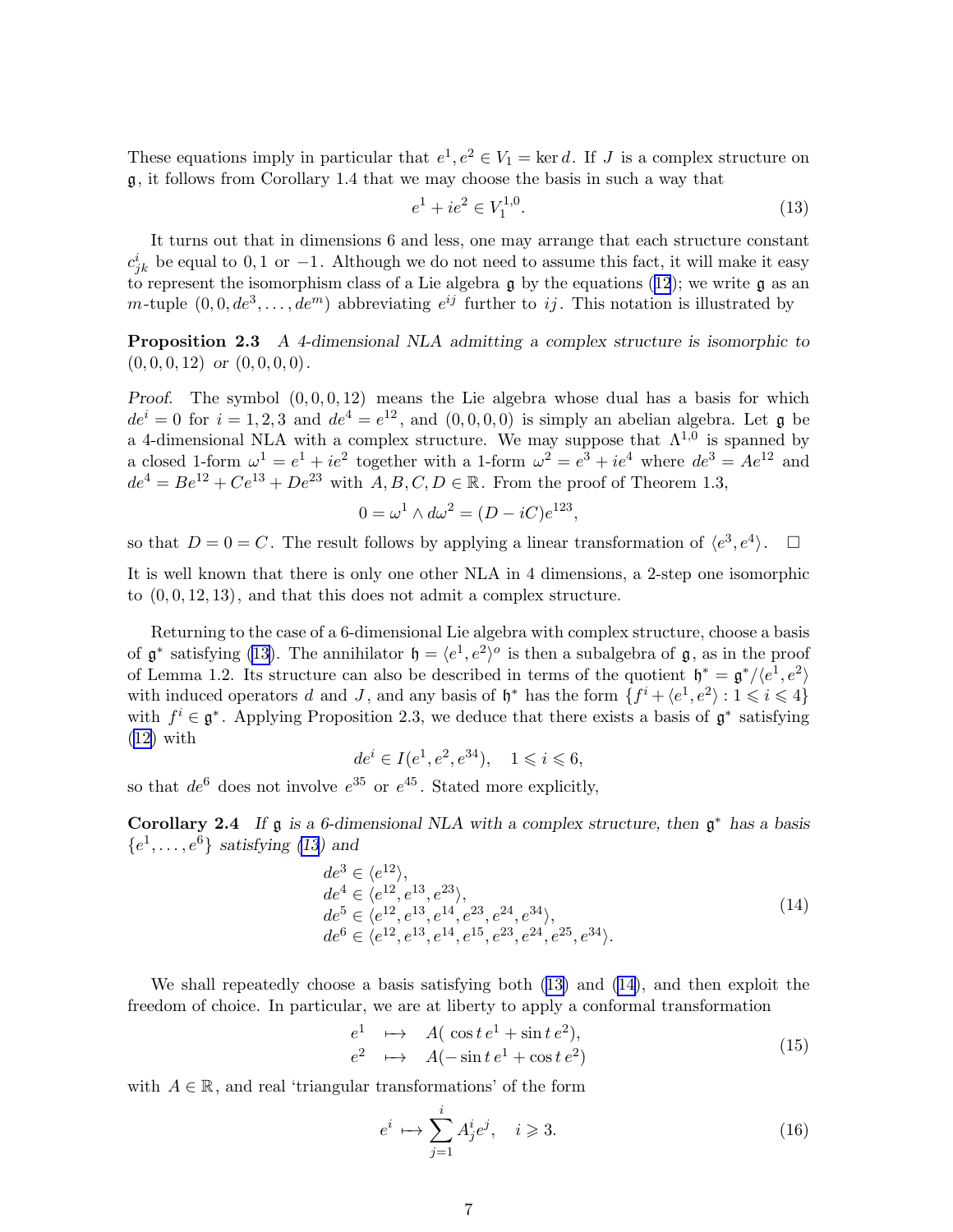<span id="page-7-0"></span>**Theorem 2.5** Let  $\mathfrak{g}$  be a 6-dimensional NLA with a complex structure. Then there exists a basis  $\{e^1, \ldots, e^6\}$  of  $\mathfrak{g}^*$  satisfying [\(14](#page-6-0)) such that either

| $= e^{1} + ie^{2}$<br>$= e^3 + ie^4$<br>$\omega^2$<br>$= e^5 + ie^6$<br>$\omega^3$ |  | $= e^1 + ie^2$<br>$\omega^1$<br>$\omega^2 = e^4 + ie^5$<br>$= e^3 + ie^6$<br>$\omega^3$ |
|------------------------------------------------------------------------------------|--|-----------------------------------------------------------------------------------------|
|------------------------------------------------------------------------------------|--|-----------------------------------------------------------------------------------------|

isa basis of  $\Lambda^{1,0}$  satisfying ([7\)](#page-2-0), so that

$$
d\omega^1 = 0,
$$
  
\n
$$
\omega^1 \wedge dw^2 = 0,
$$
  
\n
$$
\omega^1 \wedge \omega^2 \wedge dw^3 = 0.
$$
\n(17)

*Proof.* Given a basis  $\{e^1, \ldots, e^6\}$  of  $\mathfrak{g}^*$  satisfying [\(13\)](#page-6-0) and [\(14\)](#page-6-0), set  $\omega^1 = e^1 + ie^2$  and define

$$
p = \dim \left( \langle e^2, e^3, e^4 \rangle_c \cap \Lambda^{1,0} \right), \quad q = \dim \left( \langle e^2, e^3, e^5 \rangle_c \cap \Lambda^{1,0} \right).
$$

Since the complexification of a real 3-dimensional subspace cannot contain two linearly independent  $(1, 0)$ -forms,  $(p, q)$  must equal one of  $(1, 0)$ ,  $(0, 1)$  or  $(0, 0)$ .

If  $p = 1$ , there exist real 1-forms  $f^1, f^2 \in \langle e^2, e^3 \rangle$  such that

$$
\omega^2 = f^1 + if^2 + ie^4 \in \Lambda^{1,0}.
$$

Modifying the definition of  $e^3$ ,  $e^4$  using [\(16](#page-6-0)), we may assume that  $f^1 = e^3$  and  $f^2 = 0$ . There must also exist  $f^3, f^4 \in \langle e^2, e^3, e^5 \rangle$  such that

$$
\omega^3 = f^3 + if^4 + ie^6 \in \Lambda^{1,0},
$$

and we may modify  $e^5$ ,  $e^6$  so that  $f^3 = e^5$  and  $f^4 = 0$ . This gives (I). The equations (17) follow from the proof of Theorem 1.3.

Incase  $(p, q) = (0, 1)$ , we can modify the definition of  $e^3, e^5$  using ([16\)](#page-6-0) so that  $e^3 + ie^5 \in$  $\Lambda^{1,0}$ . Then (17) implies that

$$
(e1 + ie2) \wedge de5 = 0,
$$
\n(18)

so  $e^1 \wedge de^5 = 0 = e^2 \wedge de^5$  and  $de^5$  is a multiple of  $e^{12}$ . This being the case, we are at liberty to swap  $e^4$  and  $e^5$  so as to preserve [\(14](#page-6-0)), reducing us to Case (I).

Now suppose that  $p = 0 = q$ . There must exist  $f^1, f^2 \in \langle e^2, e^3, e^4 \rangle$  such that

$$
\omega^2 = f^1 + if^2 + ie^5 \in \Lambda^{1,0},
$$

and we may modify  $e^4, e^5$  so that  $f^1 = e^4$  and  $f^2 = 0$ . There also exist  $f^3, f^4 \in \langle e^2, e^3, e^4 \rangle$ such that

$$
f^3 + if^4 + ie^6 \in \Lambda^{1,0},
$$

and we may modify  $e^6$  so that  $f^4 = 0$ . Modifying  $e^3$  if necessary, we may also assume that  $f^3 = e^3 + ce^4$  for some  $c \in \mathbb{R}$ . Then

$$
\omega^3 = e^3 + i(e^6 - ce^5) = e^3 + ce^4 + ie^6 - c\omega^2 \in \Lambda^{1,0}.
$$

Modifying  $e^6$ , this gives (II), and (17) follows as before.  $\Box$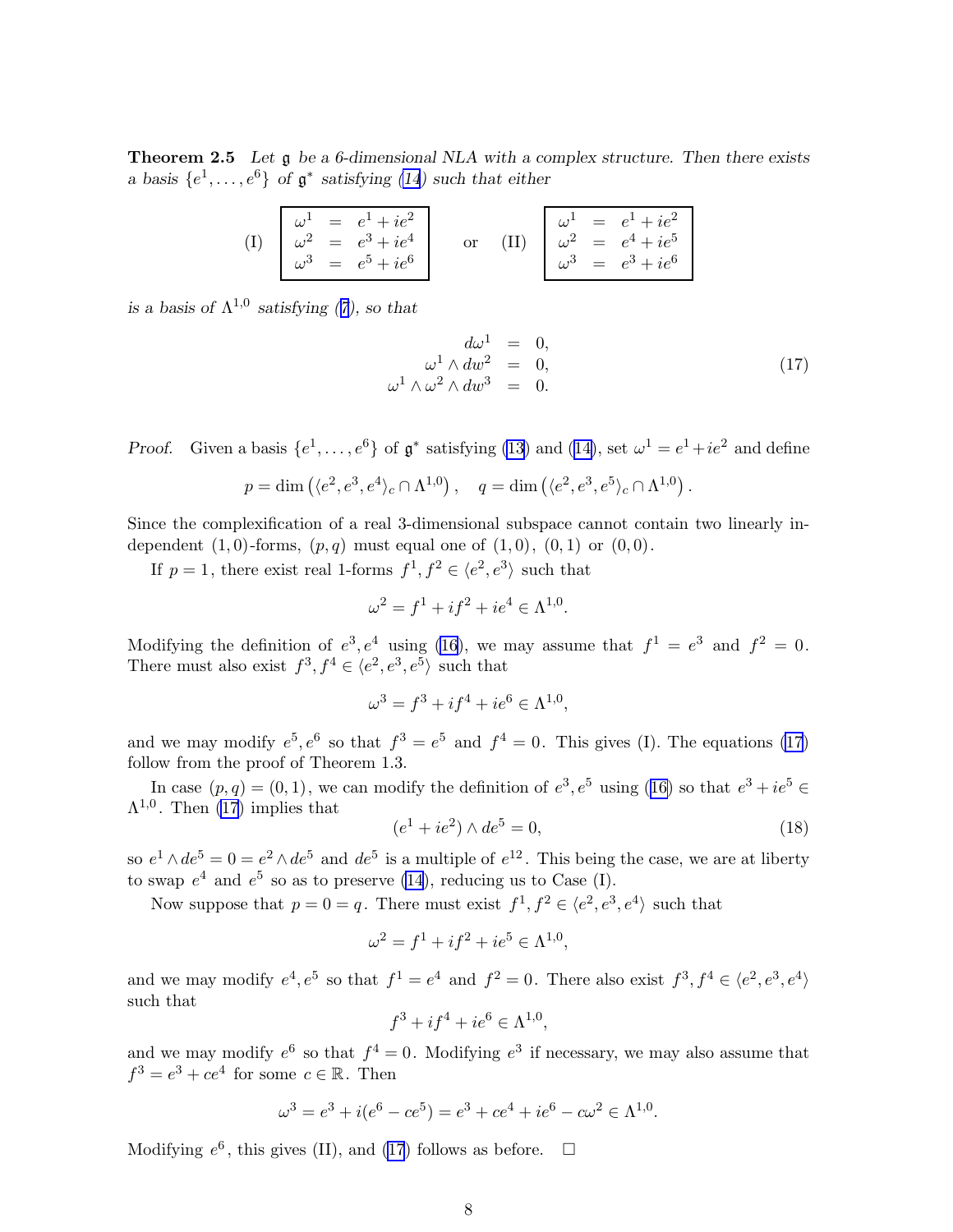#### 3. A 6-dimensional classification

It is convenient to divide the following analysis into cases according to the value of the first Betti number  $b_1$ . Our strategy is based on Theorem 2.5, and we shall always work with a basis  $\{e^1, \ldots, e^6\}$  as described there, satisfying (I) or (II). Observe that (I) implies (replacing  $e^5$ by  $e^4$  in ([18](#page-7-0))) that  $de^4$  is a multiple of  $e^{12}$ . But then a non-zero linear combination of  $e^3, e^4$  belongs to  $V_1$ , and  $b_1 \geq 3$ .

**Theorem 3.1** Any 6-dimensional NLA with  $b_1 = 2$  and admitting a complex structure is isomorphic to  $(0, 0, 12, 13, 23, 14 + 25)$ .

Proof. From the last remark, we can assume that we are in Case (II). Applying a trans-formation([15\)](#page-6-0) and then rescaling  $\omega^2 = e^4 + ie^5$ , we may suppose that  $de^3 = e^{12}$  and  $de^{4} = Ae^{12} + e^{13}$ , where capital letters will always denote real coefficients. Using the equation  $d(de^5) = 0$ , we may write

$$
de^5 = Be^{12} + Ce^{13} + De^{14} + Ee^{23}.
$$

From([17\)](#page-7-0),

$$
(C + iE - i)e^{123} + De^{124} = 0,
$$

so  $C = D = 0$  and  $E = 1$ . From [\(14\)](#page-6-0) and the equation  $d(de^6) = 0$ , we obtain  $de^6 = Fe^{12} + Ge^{13} + He^{14} + K(e^{15} + e^{24}) + Le^{23} + Me^{25}.$ 

The third equation of([17\)](#page-7-0) becomes

$$
(G+Li)(e^{1234} + ie^{1235}) - (2K+Mi - Hi)e^{1245} = 0,
$$

so  $G = K = L = 0$  and  $M = H$ . To summarize,

$$
de5 = Be12 + e23,
$$
  

$$
de6 = Fe12 + H(e14 + e25).
$$

Now  $H \neq 0$ , for otherwise  $de^3, de^6$  are linearly dependent and  $b_1 \geq 3$ . Subtracting multiples of  $e^3$  from  $e^5$  and  $e^6$ , and finally rescaling  $e^6$  completes the proof.  $\Box$ 

This illustrates the technique we adopt throughout this section. We first apply basis changes that preserve the equations characterizing a hypothetical complex structure, in order to exploit([17\)](#page-7-0). If these equations are verified in a particular case then a complex structure  $J$  does exist. Without further reference to  $J$ , we then apply linear transformations so as to simplify the description of the real NLA. In the hardest cases  $(b_1 = 3, 4)$  it is convenient to carry out this simplification before using the full force of [\(17\)](#page-7-0), so it remains to check which of the resulting NLAs do in fact carry a complex structure.

**Theorem 3.2** A 6-dimensional NLA with  $b_1 = 3$  admitting a complex structure is isomorphic to one of  $(0, 0, 0, 10, 19, 14)$ 

$$
(0, 0, 0, 12, 13, 14),(0, 0, 0, 12, 13, 23),(0, 0, 0, 12, 14, 24),(0, 0, 0, 12, 13, 24),(0, 0, 0, 12, 13 + 14, 24),(0, 0, 0, 12, 13, 14 + 23),(0, 0, 0, 12, 14, 13 + 42),(0, 0, 0, 12, 13 + 42, 14 + 23),(0, 0, 0, 12, 23, 14 - 35).
$$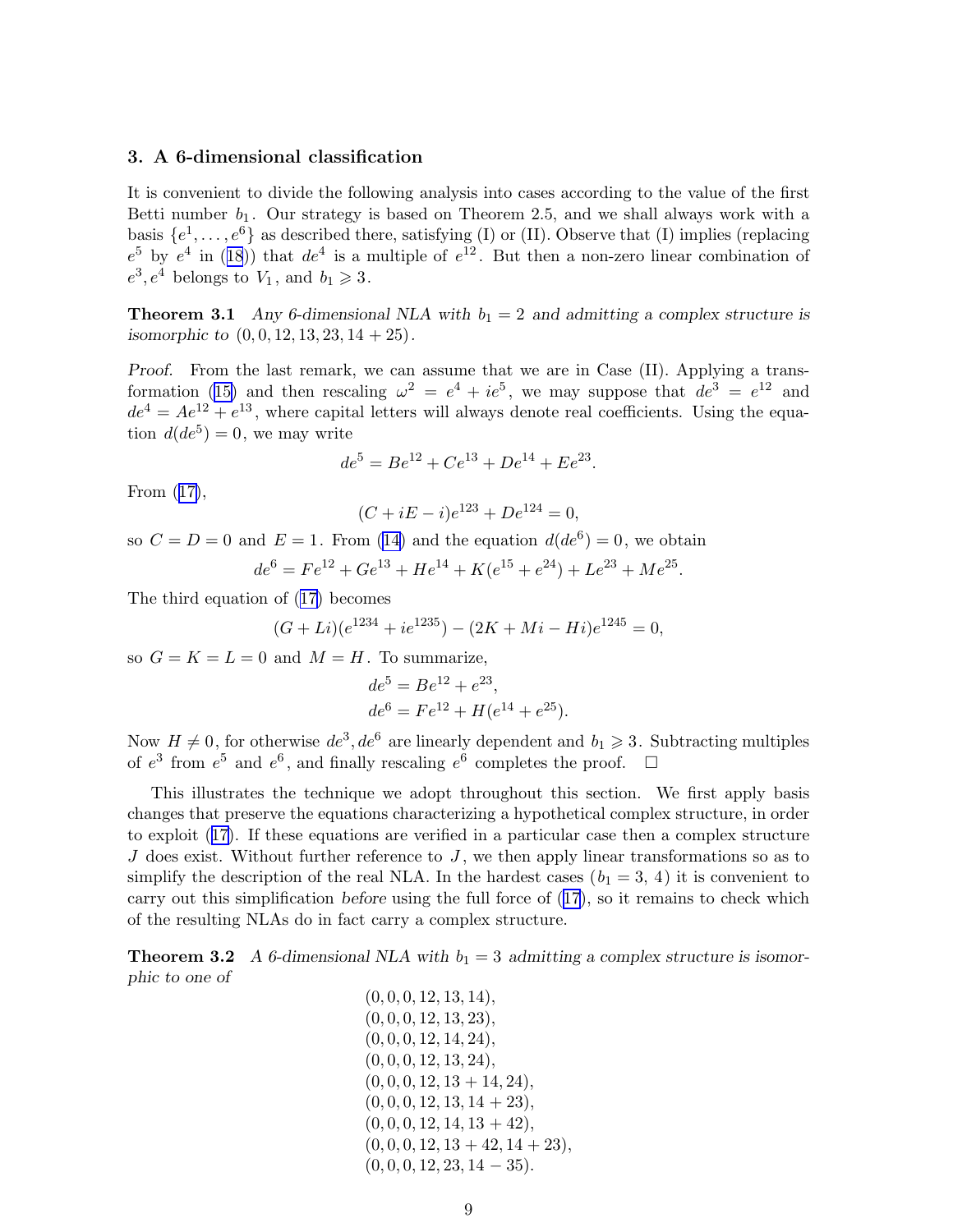<span id="page-9-0"></span>Proof.In Case (II), applying ([15\)](#page-6-0), we may assume that  $de^4 = Ae^{12} + Be^{13}$ . Then [\(17\)](#page-7-0) implies that  $de^5 = Ce^{12} + Be^{23}$ . Now,  $B \neq 0$  for otherwise  $b_1 \geq 4$ , and rescaling  $\omega^2 = e^4 + ie^5$ we may assume that  $B = 1$ . Let

$$
de^{6} = De^{12} + Ee^{13} + Fe^{14} + Ge^{15} + He^{23} + Ke^{24} + Le^{25} + Me^{34}.
$$

The third equation in [\(17\)](#page-7-0) becomes

$$
(E + iH)(e^{1235} - ie^{1234}) + (F - L + iK + iG)e^{1245} + M(-e^{2345} + ie^{1345}) = 0,
$$

and so  $F = L$ ,  $K = -G$  and  $E = H = M = 0$ . Next,  $d(de<sup>6</sup>) = 0$  implies that  $G = 0$ , whence  $de^6 = De^{12} + F(e^{14} + e^{25})$ . The term  $De^{12}$  may be absorbed into  $Fe^{14}$  by modifying  $e^4$ . Replacing  $-Ce^1 + Ae^2 + e^3$  by a 'new'  $e^3$  gives

$$
\mathfrak{g} \cong (0,0,0,13,23,14+25),
$$

which is equivalent to the last one listed in the theorem.

In Case (I), rescaling  $\omega^2 = e^3 + ie^4$ , we may assume that

$$
de^3 = 0, \quad de^4 = e^{12} \tag{19}
$$

(cf. [\(18](#page-7-0))). From [\(17](#page-7-0)),  $de^6$  has no term in  $e^{15}$  or  $e^{25}$ , so  $de^5, de^6 \in \Lambda^2\mathbb{D}$ , where

$$
\mathbb{D} = \langle e^1, e^2, e^3, e^4 \rangle. \tag{20}
$$

Furthermore,  $d^2 = 0$  implies that neither  $de^5$  nor  $de^6$  has a term in  $e^{34}$ . Consider the following three cases, listed in decreasing generality:

(i) at least one of  $de^5 \wedge de^5$ ,  $de^6 \wedge de^6$  is non-zero;

- (ii)  $de^5 \wedge de^5 = 0 = de^6 \wedge de^6$  and  $de^5 \wedge de^6 \neq 0$ ;
- (iii)  $de^5 \wedge de^5$ ,  $de^6 \wedge de^6$  and  $de^5 \wedge de^6$  are all zero.

In (i), ignoring the complex structure J (and swapping  $e^5$ ,  $e^6$  if necessary), there exists atransformation of  $\mathbb D$  of type ([16](#page-6-0)) such that  $de^5 = e^{13} + e^{42}$ . Thus,

$$
de^6 = Ae^{12} + Be^{13} + Ce^{14} + De^{23} + Ee^{24},
$$

and if  $A \neq 0$  we can eliminate  $Ae^{12}$  by replacing  $-Ae^{1} + De^{3}$  by a 'new'  $e^{3}$ . Subtracting a multiple of  $e^5$  from  $e^6$  yields

$$
de^6 = C'e^{14} - E'e^{42} + D'e^{23}.
$$

We may now apply Lemma 2.2 and its proof to find a linear transformation of  $\mathbb D$  preserving  $\langle e^1, e^2 \rangle$  so as to conclude that **g** is isomorphic to one of

$$
(0, 0, 0, 12, 13, 14 + 23),(0, 0, 0, 12, 14, 13 + 42),(0, 0, 0, 12, 13 + 42, 14 + 23).
$$

The first of these Lie algebras is characterized by the fact that  $de^5 \in \bigwedge^2 V_1$ . Each of them admits a complex structure with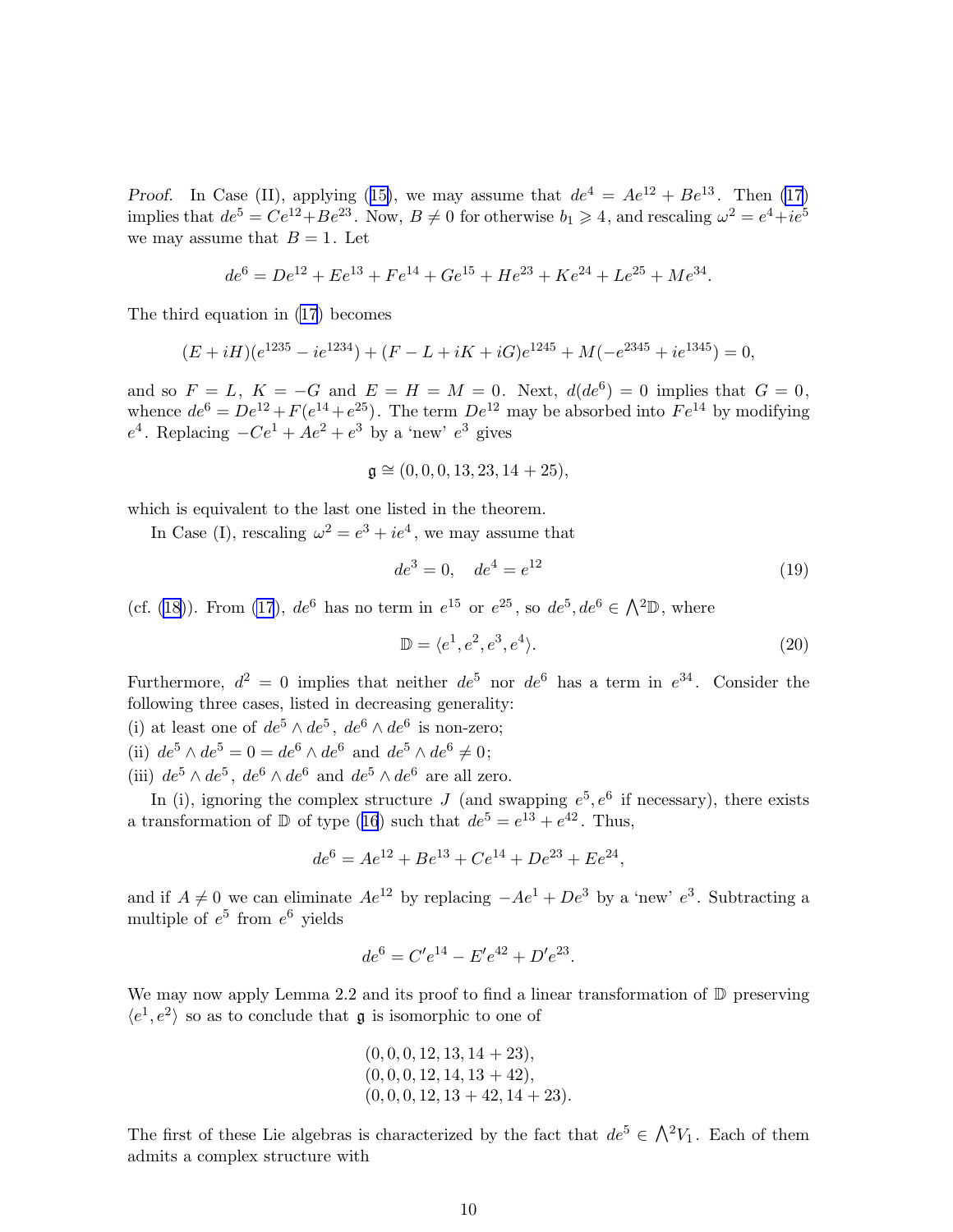$$
\Lambda^{1,0} = \langle e^1 + ae^2, e^3 + be^4, e^5 + ce^6 \rangle,
$$
\n(21)

where  $c = i$  and  $a, b \in \mathbb{C}$  solve the equation

$$
(e1 + ae2) \wedge (e3 + be4) \wedge (de5 + c de6) = 0,
$$
 (22)

.

by analogy to([17\)](#page-7-0).

We treat (ii) and (iii) by applying Lemma 2.1 to the simple wedge products  $de^4, de^5, de^6$ . Since $d^2 = 0$  and ([19](#page-9-0)) holds,  $e^{34}$  cannot belong to  $d(\mathfrak{g}^*)$ . Given (iii), it follows that one may apply a linear transformation of D preserving the flag  $\langle e^1, e^2 \rangle \subset V_1$ , and a transformation of  $\langle e^5, e^6 \rangle$ , in order that one of the following holds:

$$
de^5 = e^{13}
$$
,  $de^6 = e^{14}$ ;  
\n $de^5 = e^{13}$ ,  $de^6 = e^{23}$ ;  
\n $de^5 = e^{14}$ ,  $de^6 = e^{24}$ 

Given (ii),  $\mathfrak g$  must be isomorphic to one of the algebras

$$
(0,0,0,12,13,24), (0,0,0,12,13+14,24).
$$

All five of these Lie algebras admit complex structures of the form  $(21)$  with  $a = i$  and  $b, c \in \mathbb{C}$  solving (22).  $\square$ 

**Theorem 3.3** A 6-dimensional NLA with  $b_1 = 4$  admitting a complex structure is isomorphic to one of

$$
(0, 0, 0, 0, 12, 14 + 25),(0, 0, 0, 0, 12, 13),(0, 0, 0, 0, 13 + 42, 14 + 23),(0, 0, 0, 0, 12, 14 + 23),(0, 0, 0, 0, 12, 34).
$$

If J is a complex structure on any of the last four algebras then  $V_1$  is necessarily J-invariant.

Proof. In Case (II), we may assume that the basis  $\{e^1, \ldots, e^6\}$  constructed in the proof of Theorem2.5 also satisfies  $V_1 = \langle e^1, e^2, e^3, e^4 \rangle$ . Using ([18\)](#page-7-0) and rescaling  $\omega^2$ , we may assume that  $de^5 = e^{12}$ . Now let

$$
de^{6} = Qe^{13} + Re^{14} + Se^{15} + Te^{23} + Ue^{24} + Ve^{25} + We^{34}.
$$

Byapplying ([15\)](#page-6-0) with  $A = 1$  and rescaling  $e^4$ , may suppose that  $U = 0$ . The third equation in([17\)](#page-7-0) becomes

$$
-(Q+iT)(e^{1234}+ie^{1235})+(S-iR+iV)e^{1245}+We^{1345}+ie^{2345})=0,
$$

whence  $Q = S = T = W = 0$ ,  $R = V$  and we take  $de^6 = e^{14} + e^{25}$ , as required.

InCase (I), we may suppose that ([19\)](#page-9-0) holds. Applying [\(15](#page-6-0)), we may also suppose that  $de^5$  has no  $e^{23}$ -component, so that

$$
de^5 = Ae^{12} + Be^{13} + Ce^{14} + De^{24} + Ee^{34}.
$$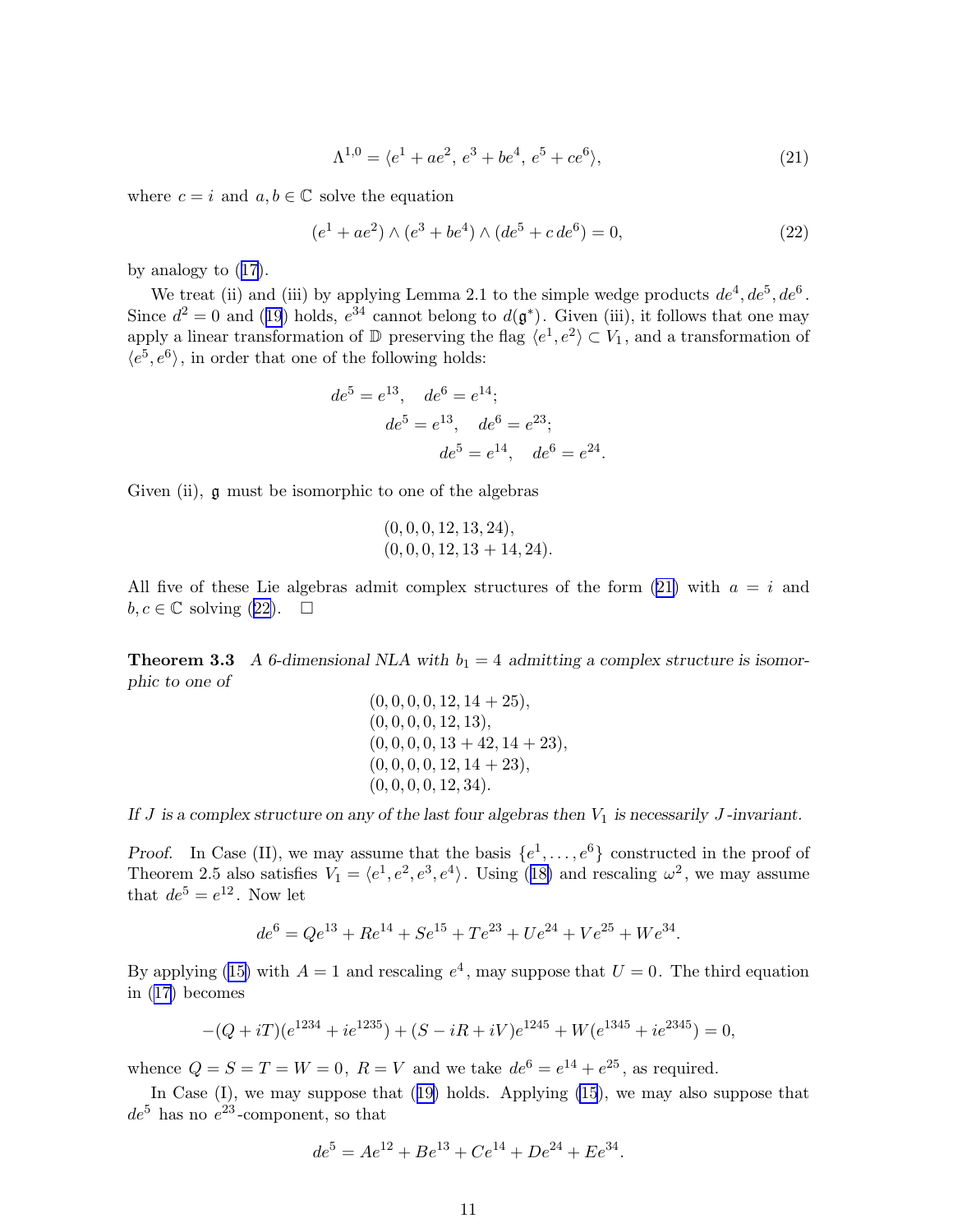Then([17\)](#page-7-0) implies that  $de^6 \in \Lambda^2\mathbb{D}$  (see ([20\)](#page-9-0)), and we argue as in the proof of Theorem 3.2, by applying transformations of  $D$ . In case (i), we may take

$$
de5 = e13 + e42,
$$
  

$$
de6 = C'e14 - E'e42 + D'e23.
$$

The condition  $b_1 = 4$  forces  $de^4 = 0$  so that  $V_1 = \mathbb{D}$  is J-invariant, and  $\mathfrak{g}$  is isomorphic to one of

$$
(0,0,0,0,13,14+23), (0,0,0,0,13+42,14+23).
$$

Cases (ii) and (iii) are similar, with g is isomorphic to one of

$$
(0, 0, 0, 0, 12, 34), (0, 0, 0, 0, 12, 13).
$$

Allfour of these NLAs admit complex structures of the type described in [[1\]](#page-19-0) with  $e^5 + ie^6 \in$  $\Lambda^{1,0}$ .  $\Box$ 

**Proposition 3.4** A 6-dimensional NLA with  $b_1 \geq 5$  admitting a complex structure is isomorphic to any one of

$$
(0,0,0,0,0,0),(0,0,0,0,0,12),(0,0,0,0,0,12+34).
$$

*Proof.* If **g** is non-abelian, then  $b_1 = 5$ . Choose a basis  $\{e^1, \ldots, e^6\}$  of  $\mathfrak{g}^*$  such that  $V_1 = \langle e^1, \ldots, e^5 \rangle$  and

$$
\omega^1 = e^1 + ie^2, \ \omega^2 = e^3 + ie^4 \in \Lambda^{1,0}.
$$

Since  $de^6$  is a real 2-form it must have type  $(1, 1)$ , so that J is abelian and

 $de^6 \in \langle e^{12}, e^{34}, e^{13} - e^{42}, e^{14} - e^{23} \rangle.$ 

After a change of basis, we may arrange that  $de^6 = e^{12}$  or  $de^6 = e^{12} + e^{34}$ .  $\Box$ 

#### 4. Moduli of complex and symplectic structures

In this section we shall make some observations regarding the spaces of left-invariant complex and (more briefly) symplectic structures structures on a given nilpotent Lie group or algebra.

Fix a Lie algebra g of real dimension  $2n$ . Let  $C = \{J : g \to g : J^2 = -1\}$  denote the set of all almost-complex structures on g, and let

$$
\mathcal{C}(\mathfrak{g}) = \{J \in \mathcal{C} : [JX, JY] = [X, Y] + J[JX, Y] + J[X, JY]\}
$$

denote the set of complex structures on  $\mathfrak{g}$ . The choice of an almost-complex structure on  $\mathfrak{g}$ gives an identification

$$
\mathcal{C} \cong \frac{GL(2n,\mathbb{R})}{GL(n,\mathbb{C})},
$$

and in this sense C is independent of  $\mathfrak{g}$ . The space C has two connected components, corresponding to a choice of orientation, and changing the sign of J flips from one to the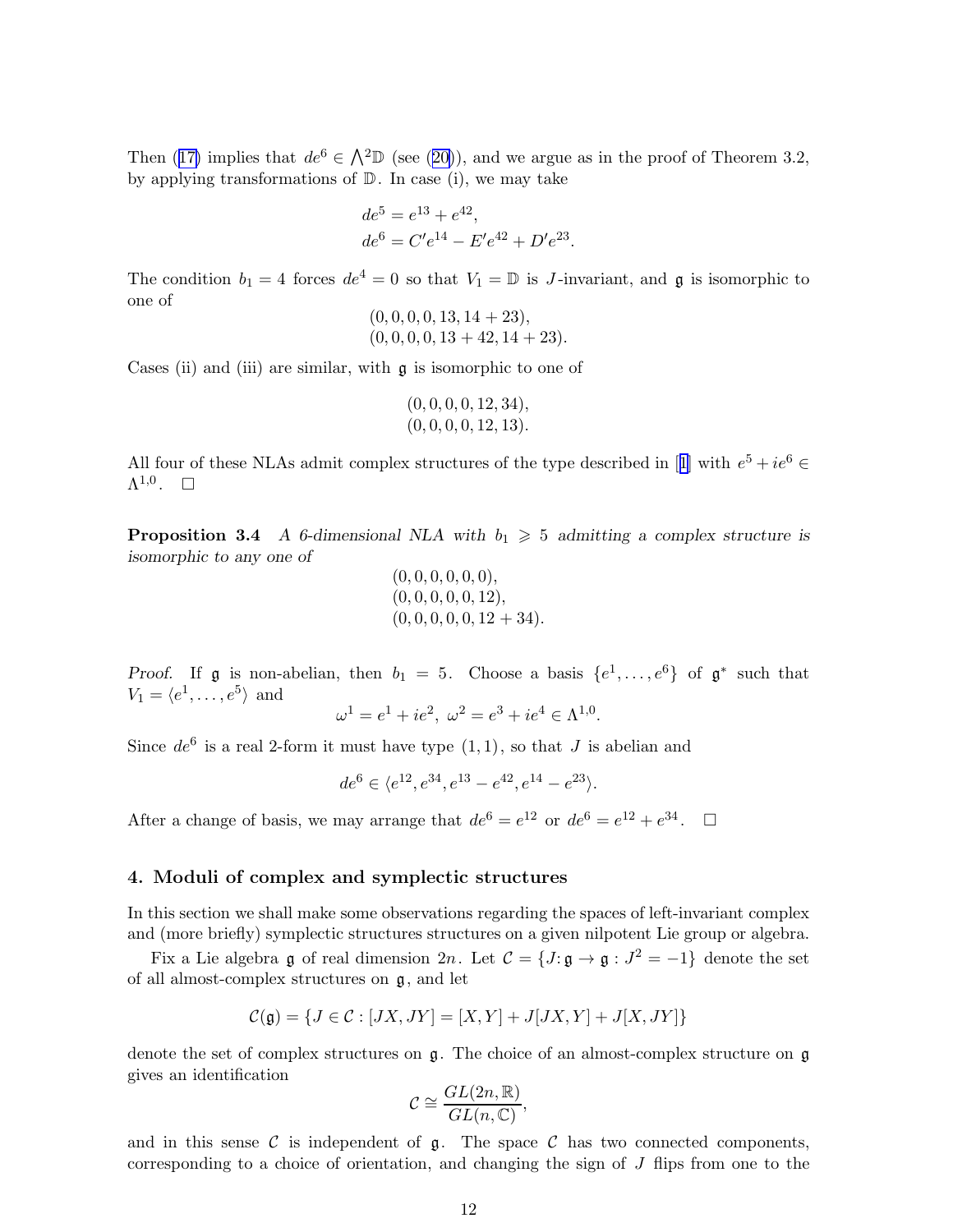<span id="page-12-0"></span>other if n is odd. We shall see below (Example (1)) that  $\mathcal{C}(\mathfrak{g})$  can have more than two components.

An element J of C is specified by assigning a complex n-dimensional subspace  $\Lambda$  of  $\mathfrak{g}_c^*$ c such that  $\Lambda \cap \overline{\Lambda} = \{0\}$ . This realizes C as an open set of the Grassmannian  $\mathbb{G}r_3(\mathfrak{g}_c^*)$  $_{c}^{*}$ ), and furnishes  $\mathcal C$  with a natural complex structure. The subspace  $\Lambda$  corresponds to the space of (1,0)-forms relative to J, so that  $\Lambda^{1,0} = \Lambda$  and  $\Lambda^{0,1} = \overline{\Lambda}$ .

**Proposition 4.1** Let  $\mathfrak{g}$  be a non-abelian Lie algebra of dimension  $m = 2n$ . Then  $\mathcal{C}(\mathfrak{g}) = \mathcal{C}$ if and only  $\mathfrak g$  has a basis  $\{e_0, e_1, \ldots, e_{m-1}\}$  such that  $[e_0, e_i] = e_i = -[e_i, e_0]$  for all  $i \geq 1$ (with all other brackets zero).

*Proof.* The existence of a basis as stated is equivalent to the existence of  $\alpha \in \mathfrak{g}^*$  such that  $d\sigma = \sigma \wedge \alpha$  for all  $\sigma \in \mathfrak{g}_c^*$  $\zeta_c^*$ , and this clearly implies that  $\mathcal{C}(\mathfrak{g}) = \mathcal{C}$ . Suppose conversely that  $\mathcal{C}(\mathfrak{g}) = \mathcal{C}$ . Fix  $\sigma \in \mathfrak{g}_c^*$  with  $\sigma \wedge \overline{\sigma} \neq 0$ , and extend it to a basis  $\{\sigma, \sigma_2, \ldots, \sigma_n\}$  for a subspace  $Λ$  with  $Λ ∩ \overline{Λ} = \{0\}$ . The integrability condition

$$
d\sigma \wedge \sigma \wedge (\sigma_2 \wedge \cdots \wedge \sigma_n) = 0,
$$

valid for all extensions, implies that  $d\sigma \wedge \sigma \wedge \eta = 0$  for all  $\eta \in \bigwedge^{n-1} \mathfrak{g}^*$ . It follows that  $d\sigma \wedge \sigma = 0$  and  $d\sigma = \sigma \wedge \alpha$  for some  $\alpha \in \mathfrak{g}_c^*$  $_{c}^{*}$  that depends on  $\sigma$ . This is also valid for a real  $\sigma \in \mathfrak{g}^*$ , and working with a basis  $\{e^0, \ldots, e^{m-1}\}\$  of  $\mathfrak{g}^*$ , it is easy to see that it possible to choose  $\alpha \in \mathfrak{g}^*$  such that  $de^i = e^i \wedge \alpha$  for all  $i$ .  $\square$ 

The real tangent space  $T_J C$  can be identified with the set of endomorphims of g that anti-commute with  $J$ . Upon complexification, such a mapping reverses the type of 1-forms, and one may identify the holomorphic tangent space  $T_J^{1,0}$  $\iint_J^{1,0} C$  with Hom $(\Lambda^{1,0}, \Lambda^{0,1})$ . To make this more explicit, fix a basis  $\{\omega^1,\ldots,\omega^n\}$  of  $\Lambda^{1,0}$ . If  $\tau^i(t)$  is a path in  $\Lambda^{1,0}$  with  $\tau^i(0)=0$ and  $\dot{\tau}^i(0) = \sigma^i$  for each *i*, then

$$
\Lambda_t = \langle \omega^1 + \overline{\tau}^1(t), \dots, \omega^n + \overline{\tau}^n(t) \rangle \tag{23}
$$

is (for sufficiently small t) a path in  $\mathbb{G}r_3(\mathfrak{g}_c^*)$  $_{c}^{*}$ ) with tangent vector

$$
\dot{\theta} : \omega^i \mapsto \overline{\sigma}^i \tag{24}
$$

at  $\Lambda_0$ .

Given a complex structure  $J$ , [\(5](#page-2-0)) gives rise to another complex

$$
0 \to (\Lambda^{0,1})^* \to \text{Hom}(\Lambda^{1,0}, \Lambda^{0,1}) \stackrel{\overline{\partial}}{\to} \text{Hom}(\Lambda^{1,0}, \Lambda^{0,2}) \to \cdots \to \text{Hom}(\Lambda^{1,0}, \Lambda^{0,n}) \to 0. \tag{25}
$$

Let K denote the J-invariant subspace of  $T_J \mathcal{C}$  underlying ker  $\overline{\partial}$ .

**Proposition 4.2** If J is a smooth point of  $C(\mathfrak{g})$ , then the tangent space  $T_J C(\mathfrak{g})$  to  $C(\mathfrak{g})$  is a subspace of K .

Proof. Suppose that

$$
\overline{\partial}\omega^i = \sum_{j=1}^n \omega^j \wedge \overline{\alpha}_j^i, \qquad \overline{\alpha}_j^i \in \Lambda^{0,1}.
$$

The almost-complex structure defined by (23) is integrable if and only if  $d(\omega^i + \overline{\tau}^i(t))$  has no  $(0, 2)$ -component for all i, or equivalently,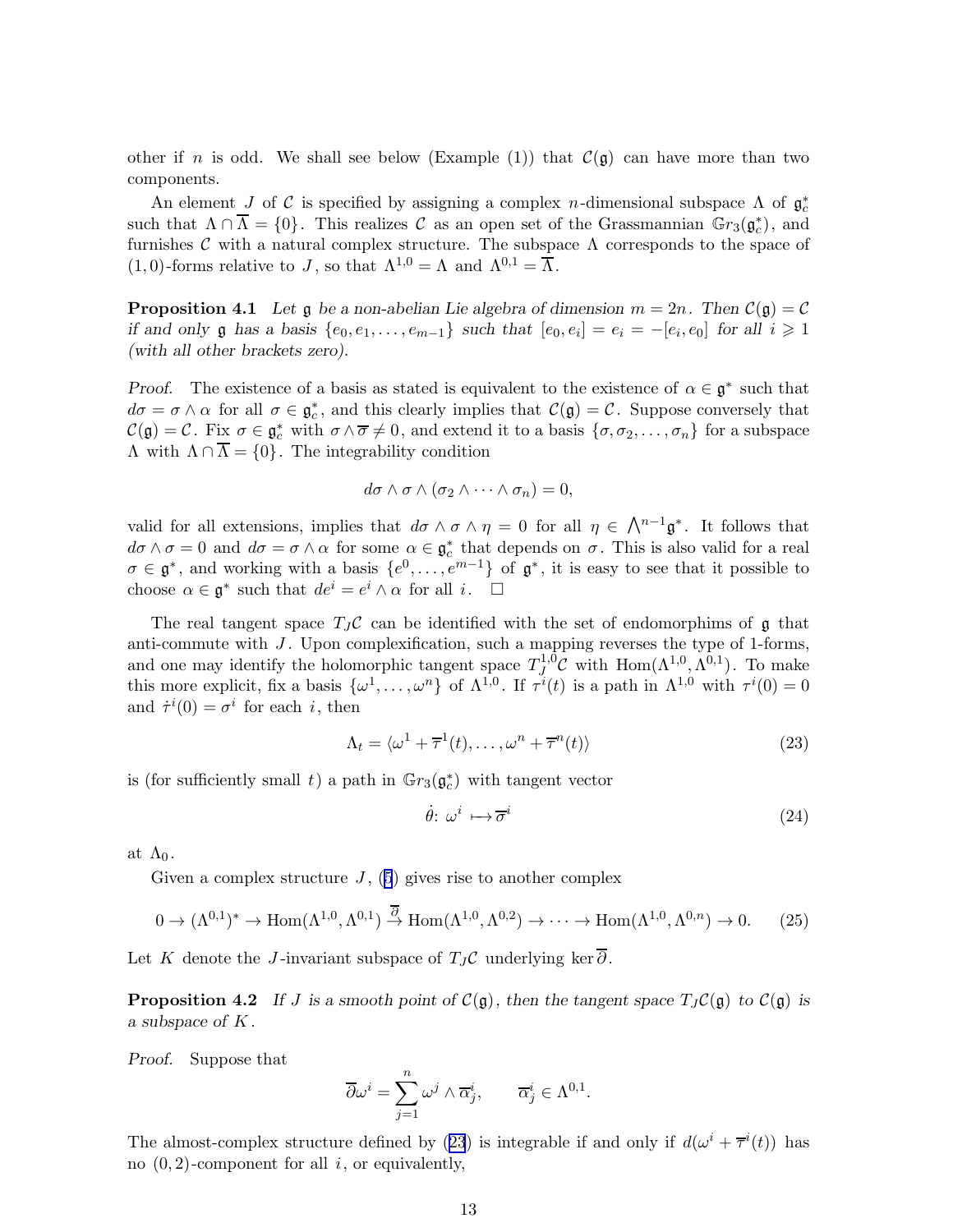$$
d(\omega^i + \overline{\tau}^i(t)) \wedge (\omega^1 + \overline{\tau}^1(t)) \wedge \cdots \wedge (\omega^n + \overline{\tau}^n(t)) = 0, \quad i = 1, \dots, n.
$$
 (26)

<span id="page-13-0"></span>If  $\dot{\theta}$  is tangent to  $\mathcal{C}(\mathfrak{g})$ , this must hold to first order in t, and so

$$
(\overline{\partial}\overline{\sigma}^{i} - \sum_{j=1}^{n} \overline{\sigma}^{j} \wedge \overline{\alpha}_{j}^{i}) \wedge \omega^{12\cdots n} = 0, \quad i = 1, \ldots, n.
$$

This equation can be expressed as

$$
\overline{\partial}\overline{\sigma}^i - \dot{\theta}(\overline{\partial}\omega^i) = 0,\tag{27}
$$

whichis equivalent to asserting that  $\overline{\partial}\dot{\theta}=0$  in ([25\)](#page-12-0).  $\Box$ 

Now let g be nilpotent, and suppose that  $M = G/\Gamma$  is an associated nilmanifold. The sequence  $(25)$  is a subcomplex of the ordinary Dolbeault complex of M tensored with the holomorphic tangent bundle  $T = T^{1,0}(M, J)$ . The quotient of ker  $\overline{\partial} \subseteq \text{Hom}(\Lambda^{1,0}, \Lambda^{0,1})$  by  $\overline{\partial}((\Lambda^{1,0})^*)$  can be identified with the subspace of invariant classes in the sheaf cohomology space  $H^1(M, \mathcal{O}(T))$ . Theorem 1.3 provides a holomorphic section  $\omega^{12 \cdots n}$  of the canonical bundle  $\bigwedge^n T^*$ , and Serre duality implies that

$$
H^{p}(M, \mathcal{O}(T)) \cong H^{n-p}(M, \mathcal{O}(T^{*}))^{*} = H^{1, n-p}(M)^{*}.
$$

It follows that the complex dimension of  $\mathcal{C}(\mathfrak{g})$  does not exceed

$$
n - h^{1,n}(\mathfrak{g}) + h^{1,n-1}(\mathfrak{g}) = n - h^{n-1,0}(\mathfrak{g}) + h^{n-1,1}(\mathfrak{g})
$$
\n(28)

in which the Hodge numbers are computed by tensoring the finite-dimensional complex([5](#page-2-0)) with  $\Lambda^{p,0}$ . For the deformation problem it is therefore important to know under what circumstances the terms of  $(28)$  coincide with the ordinary Hodge numbers of  $M$ , computed with forms that are not necessarily invariant.

The equation (27) can be generalized by examining the component of the left-hand side of  $(26)$  of type  $(n, 2)$ . The latter also involves second-order terms and yields the integrability equation

$$
\overline{\partial}\theta = \frac{1}{2}[\theta,\theta]
$$

for the homomorphism  $\theta: \omega^i \mapsto \overline{\tau}^i(t)$ . Both sides of the equation belong to  $\text{Hom}(\Lambda^{1,0}, \Lambda^{0,2})$ and the bracket is defined relative to holomorphic sections of  $T = (\Lambda^{1,0})^*$ . A necessary condition for  $\dot{\theta} \in \ker \overline{\partial}$  to represent a tangent vector to  $\mathcal{C}(\mathfrak{g})$  is therefore that  $[\dot{\theta}, \dot{\theta}]$  be zero in cohomology (see [\[15](#page-19-0), Theorem 5.1 and (5.86)]). Lemma 4.3 below exhibits a situation in which the vanishing of this primary obstruction is not automatic, so that dim $\mathcal{C}(\mathfrak{g})$  is strictly less than (28).

Let  $\mathcal{A}(\mathfrak{g})$  denote the group of automorphisms of the Lie algebra  $\mathfrak{g}$ , so that an element of  $\mathcal{A}(\mathfrak{g})$  is a bijective linear mapping  $f: \mathfrak{g} \to \mathfrak{g}$  satisfying  $f([X, Y]) = [f(X), f(Y)]$ . Passing tothe dual  $\mathfrak{g}^*$ , such an f induces a chain mapping of the complex ([3](#page-1-0)) relative to the usual action of the general linear group on forms, and preserves the filtration  $(V<sub>i</sub>)$ . If [\(4\)](#page-2-0) holds and $f \in \mathcal{A}(\mathfrak{g})$  then  $f \circ J \circ f^{-1}$  satisfies ([4\)](#page-2-0) in place of J, and in this way we obtain an action of  $\mathcal{A}(\mathfrak{g})$  on  $\mathcal{C}(\mathfrak{g})$ . The tangent space to the orbit is determined by applying the Lie algebra  $\mathfrak{d}(\mathfrak{g})$  of  $\mathcal{A}(\mathfrak{g})$  to J. An element f of  $\mathfrak{d}(\mathfrak{g})$  induces a chain mapping of [\(3\)](#page-1-0), relative now to its action as a derivation on exterior forms. For example, if  $d\alpha = \beta \wedge \gamma$  and  $f \in \mathfrak{d}(\mathfrak{g})$ , then  $d(f\alpha) = f\beta \wedge \gamma + \beta \wedge f\gamma$  $d(f\alpha) = f\beta \wedge \gamma + \beta \wedge f\gamma$  $d(f\alpha) = f\beta \wedge \gamma + \beta \wedge f\gamma$ . In the notation of ([24\)](#page-12-0), the element of  $T_J\mathcal{C}$  determined by f is given by  $\overline{\sigma}^i = (f\omega^i)^{0,1}$ .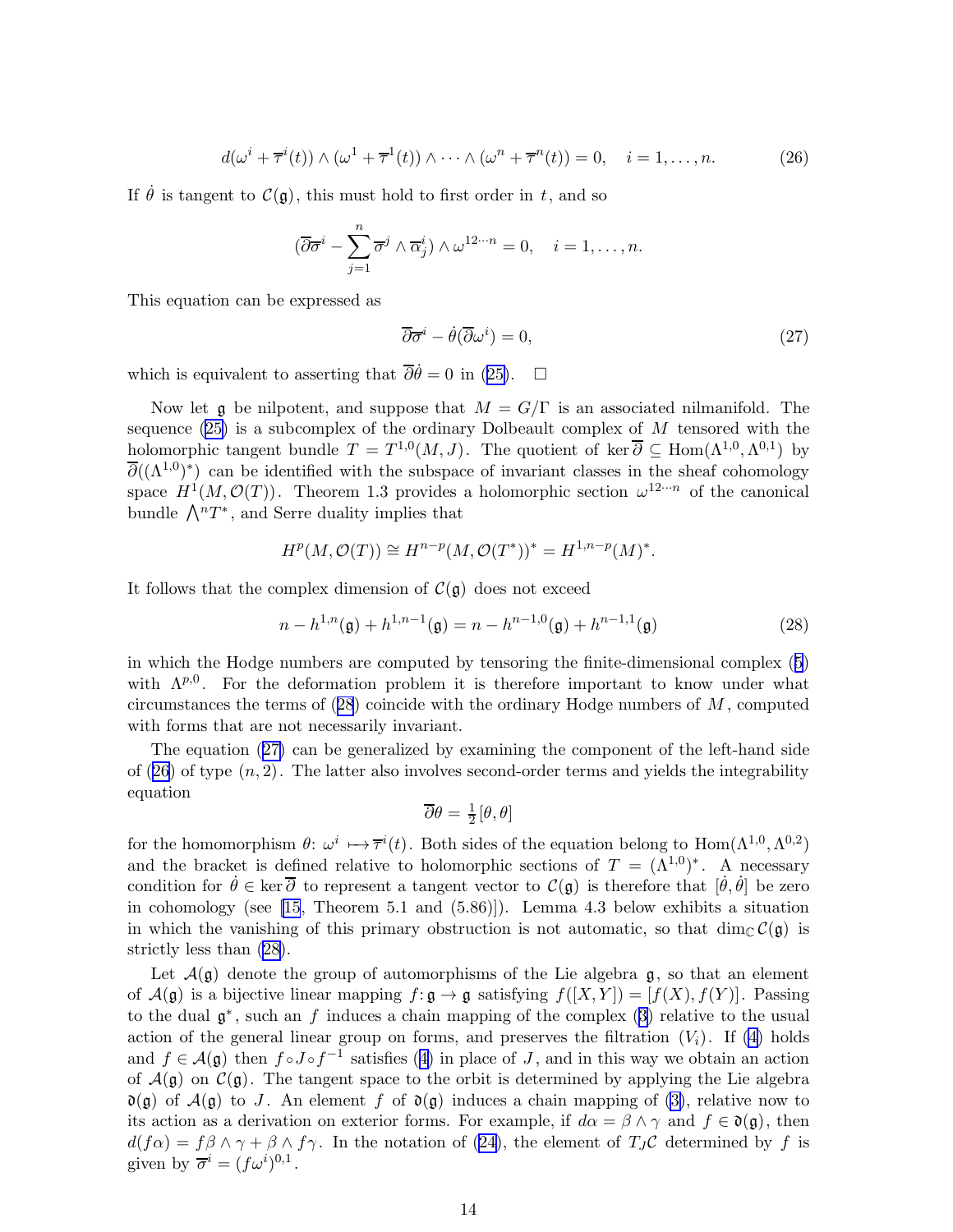<span id="page-14-0"></span>Now suppose that  $n = 3$ . In accordance with Theorem 1.3, we may write

$$
\overline{\partial}\omega^1 = 0,
$$
  
\n
$$
\overline{\partial}\omega^2 = \omega^1 \wedge \overline{\alpha},
$$
  
\n
$$
\overline{\partial}\omega^3 = \omega^1 \wedge \overline{\beta} + \omega^2 \wedge \overline{\gamma},
$$

where  $\alpha, \beta, \gamma \in \Lambda^{1,0}$ , and

$$
\partial \alpha = 0, \quad \partial \beta = \alpha \wedge \gamma, \quad \partial \gamma = 0.
$$

Then([27](#page-13-0)) reduces to

$$
\begin{cases}\n\partial \sigma^1 = 0 \\
\partial \sigma^2 = \sigma^1 \wedge \alpha \\
\partial \sigma^3 = \sigma^1 \wedge \beta + \sigma^2 \wedge \gamma\n\end{cases}
$$
\n(29)

The solution space to these equations has dimension [\(28\)](#page-13-0), and this provides an upper bound for the dimension of  $\mathcal{C}(\mathfrak{g})$ . An obvious solution is obtained by taking  $\sigma^1 = \sigma^2 = 0$  and  $\overline{\sigma}^3 \in \text{ker } \overline{\partial}$ . Indeed, if  $\sigma$  is a closed (1,0)-form, then the complex structure associated to

$$
\Lambda_t = \langle \omega^1, \omega^2, \omega^3 + t\overline{\sigma} \rangle, \quad t \in \mathbb{C},
$$

belongs to the  $\mathcal{A}(g)$  orbit of J. In any case,  $\mathcal{C}(g)$  never contains isolated points.

Examples (1) Let  $\mathfrak g$  denote the real Lie algebra  $(0, 0, 0, 0, 13 + 42, 14 + 23)$ , and define  $\omega^1, \omega^2, \omega^3$  by Theorem 2.5(I). Then

$$
\begin{cases}\nd\omega^1 = 0, \\
d\omega^2 = 0, \\
d\omega^3 = \omega^{12}\n\end{cases}
$$
\n
$$
J_0: \quad \Lambda^{1,0} = \langle \omega^1, \omega^2, \omega^3 \rangle,
$$
\n(30)

and both

are complex structures on  $\mathfrak{g}$ . Whilst  $(\mathfrak{g}, J_0)$  is the complex Heisenberg algebra, the integrability of  $J_1$  follows from the fact that  $d\omega^3 \in \Lambda^{1,1}$ . Theorem 3.3 asserts that any complex structure on g must preserve  $V_1 = \mathbb{D}$ , and therefore determines an orientation on this 4dimensional space. Both  $J_0, J_1$  induce the same overall orientation on g but different ones on  $V_1$ , so  $J_0, J_1, -J_0, -J_1$  lie in distinct connected components of  $\mathcal{C}(\mathfrak{g})$ . It can be shown that there are no other components.

 $J_1$ :  $\Lambda^{1,0} = \langle \omega^1, \overline{\omega}^2, \overline{\omega}^3 \rangle$ 

Let  $f \in \mathcal{A}(\mathfrak{g})$  and suppose that f preserves the overall orientation of  $\mathfrak{g}$ . Since Im d is spanned by the real and imaginary components of  $\omega^{12}$ , the restriction of f to  $V_1$  commutes with  $J_0$ , and we may write

$$
f = \left( \begin{array}{cc} B & \beta \\ 0 & \det B \end{array} \right),
$$

where  $B \in GL(2,\mathbb{C})$  and  $\beta \in \mathbb{C}^2$ . The orbit of  $J_0$  under  $\mathcal{A}(\mathfrak{g})$  is complex 2-dimensional, whilstit is easy to check from ([26\)](#page-13-0) that the connected component of  $\mathcal{C}(\mathfrak{g})$  containing  $J_0$  is an open subset of a smooth quadric in  $\mathbb{C}^7$ . The full deformations of  $J_0$  were considered by Nakamura [\[19](#page-19-0)] who showed that the Hodge number  $h^{1,2}$  jumps up in value at the point  $J_0$ . This will lead to a non-trivial behaviour of the Fröhlicher spectral sequence over the component of the moduli space  $\mathcal{C}(\mathfrak{g})$  containing  $J_0$ .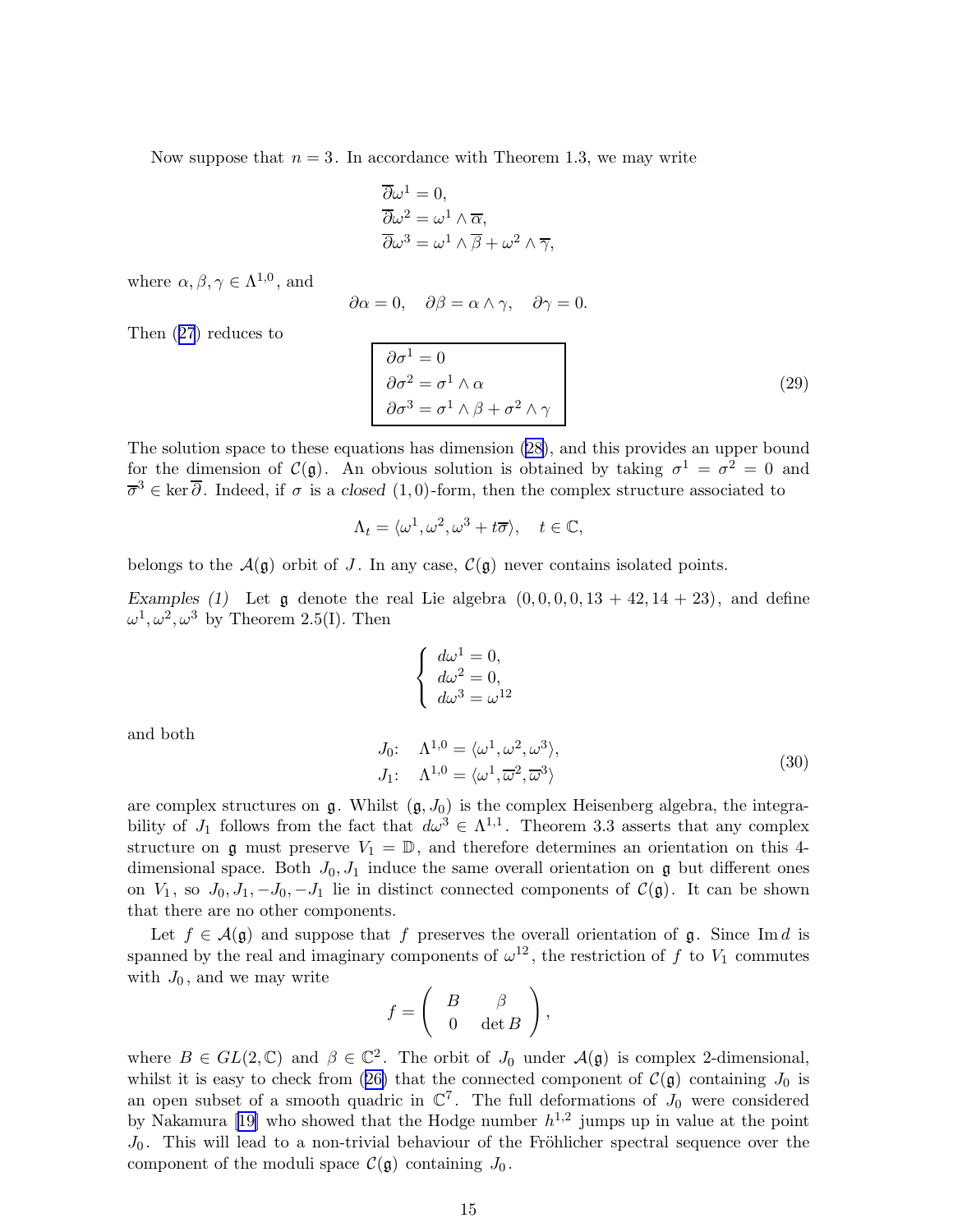(2) The stabilizer of  $J_1$  in  $\mathcal{A}(\mathfrak{g})$  corresponds to the subgroup  $S = \mathbb{C}^* \times \mathbb{C}^*$  of diagonal matrices in  $GL(2,\mathbb{C})$  that fix the individual subspaces  $\langle \omega^1 \rangle$ ,  $\langle \omega^2 \rangle$ . The orbit of  $J_1$  is thus isomorphic to the complex 4-dimensional space  $\mathcal{A}(\mathfrak{g})/S$ , whilst the component of  $\mathcal{C}(\mathfrak{g})$  containing  $J_1$  is again of complex dimension 6. On the other hand, ker  $\overline{\partial}$  has dimension 7, a situation resolved by

**Lemma 4.3** Relative to  $J_1$ , the element

$$
\dot{\theta} : \quad \begin{cases} \begin{array}{c} \omega^1 \longmapsto \overline{\omega}^3 \\ \overline{\omega}^2 \longmapsto 0 \\ \overline{\omega}^3 \longmapsto 0 \end{array} \end{cases}
$$

belongs to ker  $\overline{\partial}$ , but is not tangent to  $\mathcal{C}(\mathfrak{g})$ .

*Proof.* Since  $J_1$  is an abelian complex structure,  $\overline{\partial}$  annihilates any  $(0, 1)$ -form, and it follows from [\(27](#page-13-0)) that  $\overline{\partial}\dot{\theta}=0$ . By above, any complex structure on g must preserve  $V_1$ , so if  $\dot{\theta}$  were the tangent vector to a genuine deformation then  $\dot{\theta}(\omega^1) \in \langle \overline{\omega}^1, \omega^2 \rangle$ , which is false.  $\Box$ 

(3) Let h be the Lie algebra characterized by Theorem 3.1. In the notation of Theorem 2.5(II), h has a complex structure for which  $Λ^{1,0}$  is spanned by

$$
\begin{cases}\n d\omega^1 = 0, \\
 d\omega^2 = \frac{1}{2}(\omega^1 \wedge \omega^3 + \omega^1 \wedge \overline{\omega}^3), \\
 d\omega^3 = \frac{1}{2}i(\omega^1 \wedge \overline{\omega}^1 + \omega^1 \wedge \overline{\omega}^2 - \omega^2 \wedge \overline{\omega}^1).\n\end{cases}
$$

In the above notation,  $\alpha = \frac{1}{2}$  $\frac{1}{2}\omega^3, \ \beta = -\frac{1}{2}$  $\frac{1}{2}i(\omega^1 + \omega^2)$  and  $\gamma = \frac{1}{2}$  $\frac{1}{2}i\omega^1$ . Now,  $\overline{\partial}(\Lambda^{0,1}) = \langle \overline{\omega}^{13} \rangle$ andker  $\overline{\partial} = \langle \overline{\omega}^1, \overline{\omega}^3 \rangle$ . The first equation in ([29](#page-14-0)) implies that  $\sigma^1 = a\omega^1 + b\omega^3$  with  $a, b \in \mathbb{C}$ , but then the last equation gives  $b=0$  and  $\sigma^2 + a\omega^2 \in \langle \overline{\omega}^1, \overline{\omega}^3 \rangle$ . The middle equation gives  $a = 0$ , so that  $\sigma^1 = 0$ , which is consistent with Corollary 1.4, and the  $\omega^2$  component of  $\sigma^3$ is constrained. Hence,  $T_I^{1,0}$  $J^{1,0}(\mathcal{C}) \cong \mathbb{C}^4$ , a fact confirmed by the calculation of  $h^{2,0}(\mathfrak{g}) = 1$  and  $h^{2,1}(\mathfrak{g})=2.$ 

The classification of 6-dimensional nilpotent Lie groups admitting left-invariant symplectic forms has been carried out by Goze and Khakimdjanov [\[12](#page-19-0)] (the author found an earlier version of this work valuable for the classification given in the appendix). Let  $G$  be a Lie group of dimension  $2n$ . A left-invariant symplectic form can be identified with an element  $\sigma \in \Lambda^2 \mathfrak{g}^*$  such that  $d\sigma = 0$  and  $\sigma^n \neq 0$ . The existence question therefore reduces to an examination of

$$
L(\mathfrak{g}) = \ker(d: \bigwedge^2 \mathfrak{g}^* \to \bigwedge^3 \mathfrak{g}^*).
$$

Let S denote the set of non-degenerate 2-forms on  $\mathfrak{g}$ . This is an open subset of  $\bigwedge^2 \mathfrak{g}^*$ , though fixing one form gives an identification

$$
\mathcal{S} \cong \frac{GL(2n,\mathbb{R})}{Sp(2n,\mathbb{R})}.
$$

The set

$$
\mathcal{S}(\mathfrak{g}) = \mathcal{S} \cap L(\mathfrak{g})
$$

of left-invariant symplectic forms on G is therefore a (possibly empty) open subset of  $L(\mathfrak{g})$ . If  $\sigma \in \mathcal{S}(\mathfrak{g})$  then the tangent space  $T_{\sigma} \mathcal{S}(\mathfrak{g})$  can be identified with  $L(\mathfrak{g})$  itself, and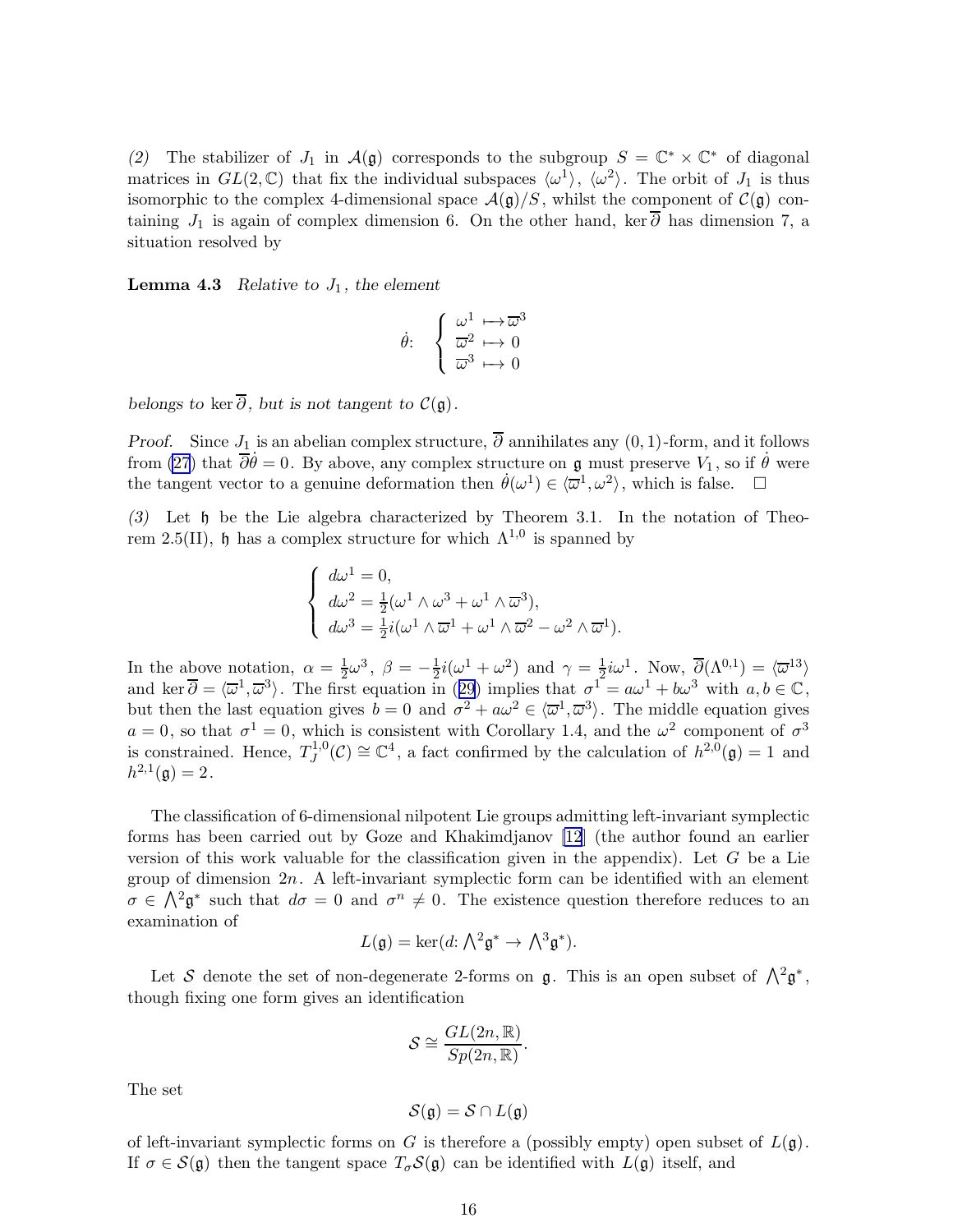$$
\dim \mathcal{S}(\mathfrak{g}) = b_2 + \operatorname{rank}(d; \mathfrak{g}^* \to \bigwedge^2 \mathfrak{g}^*). \tag{31}
$$

<span id="page-16-0"></span>Now suppose that  $\frak g$  is nilpotent of real dimension 6. In practice, the following observations help determine whether or not  $\mathcal{S}(\mathfrak{g})$  is empty. If  $\{e^1, \ldots, e^6\}$  is a basis of  $\mathfrak{g}^*$  satisfying [\(12\)](#page-5-0), given  $\sigma \in \mathcal{S}(\mathfrak{g})$ , we may write

$$
\sigma = e^6 \wedge f^1 + e^5 \wedge f^2 + \xi, \quad \xi \in \Lambda^2 \mathbb{D}, \tag{32}
$$

with $\mathbb{D}$  as in ([20](#page-9-0)),  $f^1 \in (\mathbb{D} \oplus \langle e^5 \rangle)$  and  $f^2 \in \mathbb{D}$ . Hence,

$$
0 = d\sigma = de^6 \wedge f^1 - e^6 \wedge df^1 - e^5 \wedge df^2 + \eta, \quad \eta \in \bigwedge^3 \mathbb{D},
$$

and it follows that  $df^1 = 0$ . In this way, the choice of basis determines a mapping  $\mathcal{S}(\mathfrak{g}) \to V_1$ defined by  $\sigma \mapsto f^1$ .

Moreover, if

$$
de^{6} = e^{5} \wedge f^{3} + \eta, \quad \nu \in \Lambda^{2} \mathbb{D},
$$

$$
df^{2} = -f^{1} \wedge f^{3}, \tag{33}
$$

and

then

$$
\nu \wedge f^1 + de^5 \wedge f^2 \in d(\bigwedge^2 \mathbb{D}).
$$

These equations provide an informal algorithm for determining symplectic forms.

Example (4) The NLA  $g \approx (0, 0, 12, 13, 14, 34 + 52)$  does not admit a symplectic form σ. For, given σ as in (32) with  $f^1 = Ae^1 + Be^2 \in V_1$ , (33) yields  $df^2 = -Ae^{12}$  and  $f^2 = Ce^1 + De^2 - Ae^3$ . But then

$$
2Ae^{134} + Be^{234} - De^{124} + d\xi = 0,
$$

which implies that  $A = B = 0$ , impossible. Observe that, as a consequence of Theorem 3.1, g does not admit a complex structure either.

The moduli spaces  $\mathcal{C}(\mathfrak{g})$  and  $\mathcal{S}(\mathfrak{g})$  give rise to subsets of the homogeneous space

$$
\mathcal{U} \cong \frac{GL(2n,\mathbb{R})}{U(n)},
$$

that parametrizes Hermitian structures on  $\mathbb{R}^{2n}$ . Indeed, there is a double fibration

$$
\begin{array}{ccc}\n\pi_1 & \swarrow & & \searrow & \pi_2 \\
\mathcal{C} & & & \searrow & \mathcal{S},\n\end{array}
$$

and the inverse images  $\pi^{-1}(\mathcal{C}(\mathfrak{g}))$ ,  $\pi^{-1}(\mathcal{S}(\mathfrak{g}))$  correspond to the sets of left-invariant Hermitian and almost-Kähler metrics respectively on G. When  $n = 3$ , the manifolds  $\mathcal{C}, \mathcal{U}, \mathcal{S}$  have real dimension 18, 27, 15 respectively, and the table below shows that in some cases these inverse images each have relatively small codimension in  $\mathcal{U}$ . On the other hand, the fact that no non-abelian NLA can admit a Kähler metric  $[3, 5, 7]$  implies that

$$
\pi_1^{-1}(\mathcal{C}(\mathfrak{g}))\cap \pi_2^{-1}(\mathcal{S}(\mathfrak{g}))=\emptyset,
$$

unless g is abelian.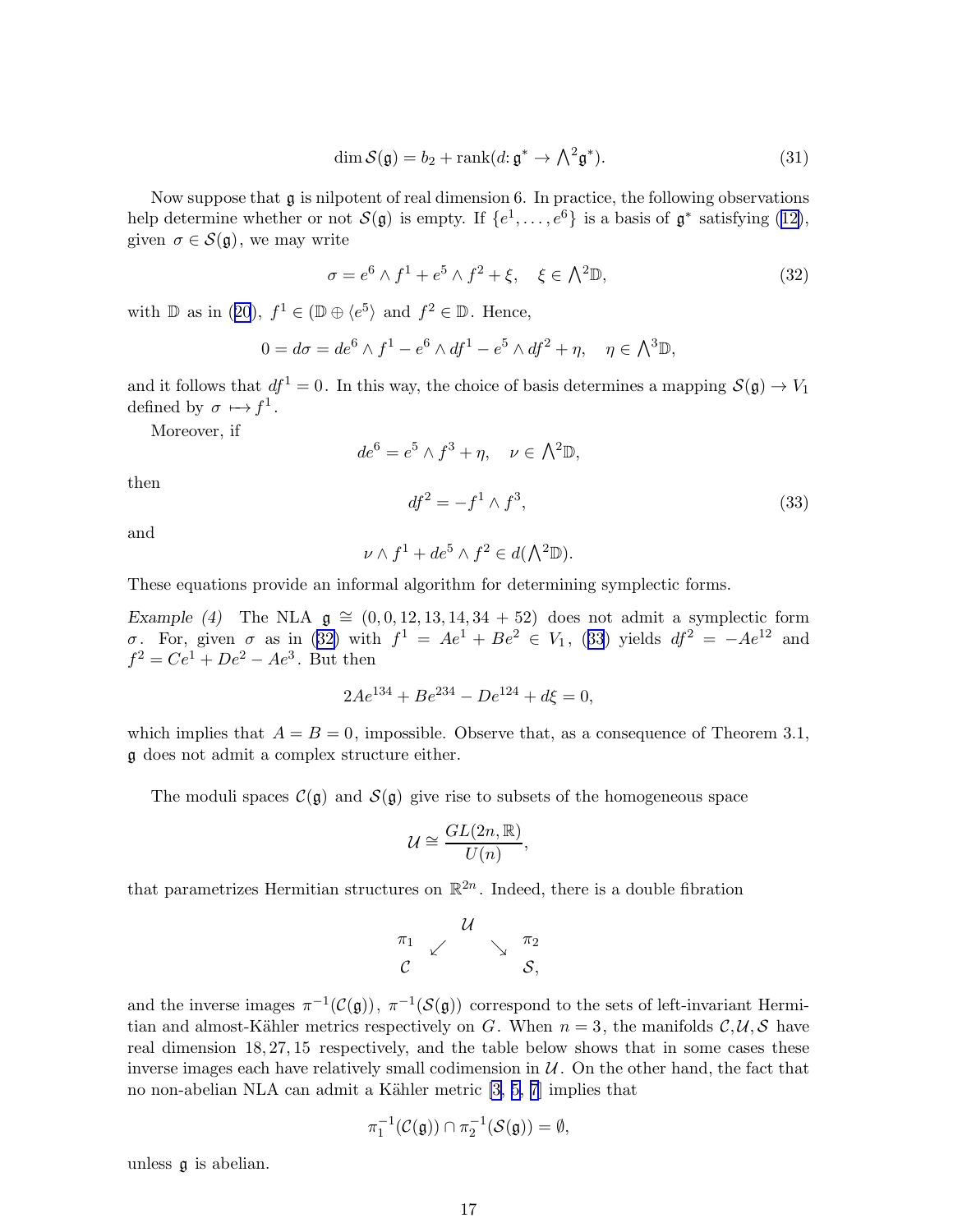### 5. Appendix

Although §2 contains some lemmas relevant to the theory of 6-dimensional NLAs, we have not so far resorted to their full classification. However, in this appendix we tabulate the list given by Magnin[[16](#page-19-0)] (based on an earlier one of Morosov [\[18](#page-19-0)]), and insert the results of this paper.

The Lie algebras appear lexicographically with respect to  $(b_1, b_2, 6 - s)$ , where  $b_i =$  $\dim H^i(\mathfrak{g})$  and s is the step length (see §1). It is easy to check that each entry satisfies the Jacobi identity  $d^2 = 0$ , and the choice of sign is often important. For example, with reference to the first,  $(0, 0, 12, 13, 14 + 23, 34 - 52)$  does not describe a Lie algebra since (in informal notation)  $d(34 - 52) = 124 - 142 \neq 0$ . The Betti number  $b_3$  may be computed from  $b_1, b_2$  by means of the formula  $b_3 = 2(b_2 - b_1 + 1)$ , which expresses the vanishing of the Euler characteristic (for example, of an associated nilmanifold  $G/\Gamma$ ). Dixmier [\[10](#page-19-0)] showed that any NLA has  $b_i \geq 2$  for all i.

The column headed  $\oplus$  indicates the dimensions of irreducible subalgebras in case  $\mathfrak g$  is not itself irreducible. The numbers in the sixth column refer to the list or irreducible algebras in [[16\]](#page-19-0), and those in the seventh to the table of [\[8\]](#page-19-0). Referring to the latter, the pairs labelled 13, 15 and 2, 5 define the same Lie algebra over C as do the two 19's and the two 26's.

The number in the eighth column is the upper bound for the complex dimension dim<sub>C</sub>  $\mathcal{C}(\mathfrak{g})$ determined by  $(28)$ . It is computed (naïvely) by picking a particular complex structure J on g and determining the solution space to [\(29](#page-14-0)). When  $\mathfrak{g} = (0, 0, 0, 0, 13+42, 14+23)$ , this solution space has dimension 6, 7 for the respective structures [\(30](#page-14-0)), though both components of  $\mathcal{C}(\mathfrak{g})$ have dimension 6. Indeed, the condition that any complex structure preserves  $V_1$  imposes two linear conditions, and the equations describing  $\mathcal{C}(\mathfrak{g})$  incorporate an extra quadratic constraint.

An asterisk means that  $\mathfrak g$  does not admit a complex structure of type  $(I)$  in Theorem 2.5, though the one with  $b_1 = 4$  does admit a structure satisfying condition [\(2\)](#page-0-0).

The last column lists the exact real dimension dim<sub>R</sub>  $\mathcal{S}(\mathfrak{g})$ , which is readily computed using [\(31\)](#page-16-0). The latter implies that all connected components of  $\mathcal{S}(\mathfrak{g})$  have the same dimension, which depends only on the structure of the Lie algebra over  $\mathbb C$ . In this sense, the symplectic case is more straightforward.

As a final application, we quote a result that extends Example 4.

Theorem 5.1 The 6-dimensional NLAs admitting neither complex nor symplectic structures are

 $(0, 0, 12, 13, 14 + 23, 34 + 52),$  $(0, 0, 12, 13, 14, 34 + 52),$  $(0, 0, 0, 12, 13, 14 + 35),$  $(0, 0, 0, 12, 23, 14 + 35),$  $(0, 0, 0, 0, 12, 15 + 34).$ 

The first two algebras in this list realize the minimum values  $b_i = 2$  for  $1 \leq i \leq 6$ .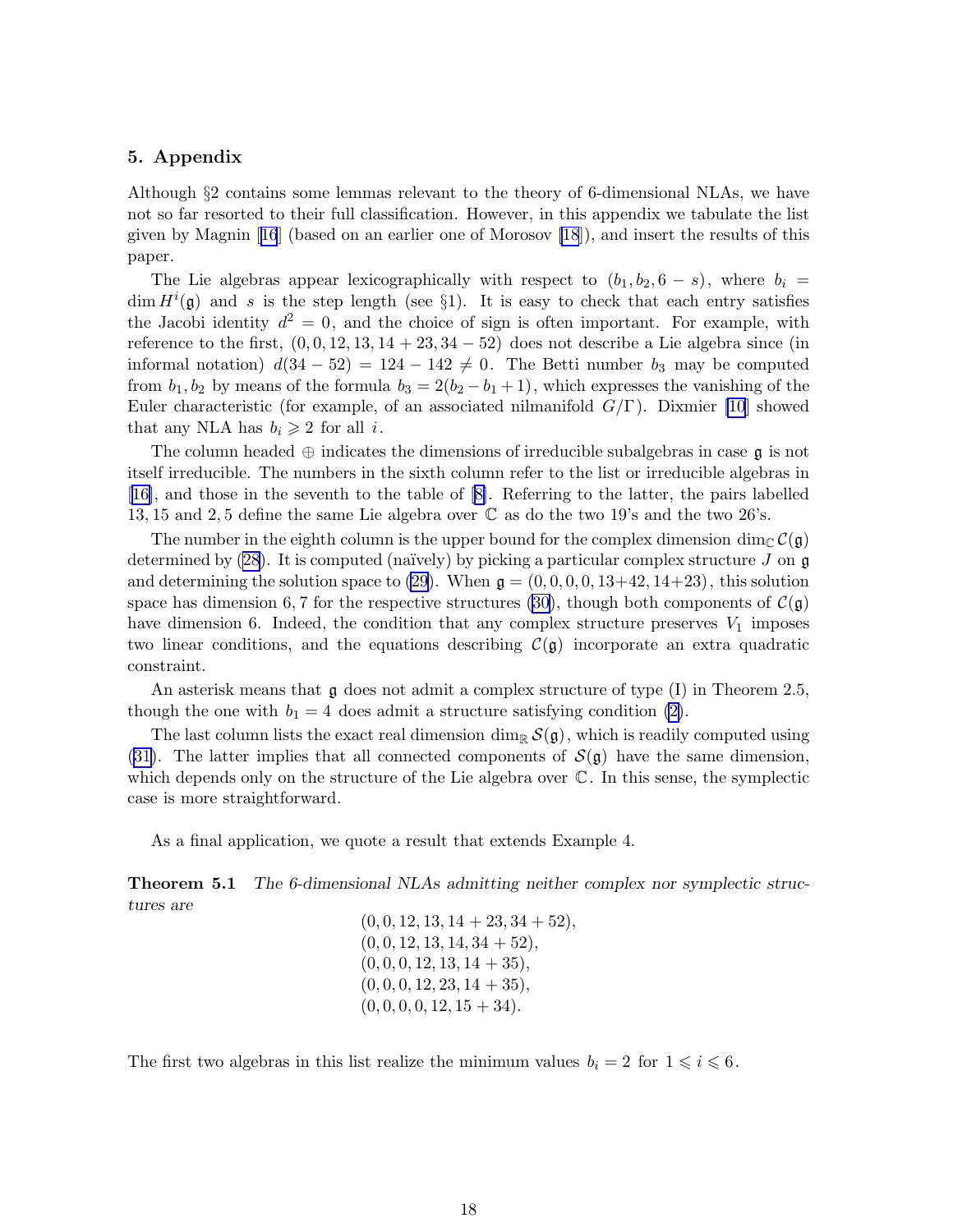| $\mathfrak{b}_1$ | b <sub>2</sub> | $6-s$          | Structure                          | $\oplus$     | [16]            | [8]            | dim <sub>c</sub> $\mathcal{C}(\mathfrak{g})$ | $\dim_{\mathbb{R}} \mathcal{S}(\mathfrak{g})$ |
|------------------|----------------|----------------|------------------------------------|--------------|-----------------|----------------|----------------------------------------------|-----------------------------------------------|
| $\overline{2}$   | $\overline{2}$ | $\mathbf{1}$   | $(0, 0, 12, 13, 14 + 23, 34 + 52)$ |              | 22              | 32             |                                              |                                               |
| $\overline{2}$   | $\overline{2}$ | $\mathbf{1}$   | $(0, 0, 12, 13, 14, 34 + 52)$      |              | 21              | 31             |                                              |                                               |
| $\overline{2}$   | 3              | $\mathbf{1}$   | (0, 0, 12, 13, 14, 15)             |              | $\overline{2}$  | 28             |                                              | $\overline{7}$                                |
| $\overline{2}$   | 3              | $\mathbf{1}$   | $(0, 0, 12, 13, 14 + 23, 24 + 15)$ |              | 20              | 30             |                                              | $\overline{7}$                                |
| $\overline{2}$   | 3              | $\mathbf{1}$   | $(0, 0, 12, 13, 14, 23 + 15)$      |              | 19              | 29             |                                              | $\overline{7}$                                |
| $\overline{2}$   | 4              | $\overline{2}$ | (0, 0, 12, 13, 23, 14)             |              | 11              | 23             |                                              | 8                                             |
| $\overline{2}$   | 4              | $\overline{2}$ | $(0, 0, 12, 13, 23, 14 - 25)$      |              | 18              | 26             |                                              | 8                                             |
| $\overline{2}$   | $\overline{4}$ | $\overline{2}$ | $(0, 0, 12, 13, 23, 14 + 25)$      |              | 18              | 26             | $4^*$                                        | 8                                             |
| $\overline{3}$   | $\overline{4}$ | $\overline{2}$ | $(0, 0, 0, 12, 14 - 23, 15 + 34)$  |              | 16              | 27             |                                              | $\overline{7}$                                |
| $\boldsymbol{3}$ | $\bf 5$        | $\overline{2}$ | $(0, 0, 0, 12, 14, 15 + 23)$       |              | 17              | 25             |                                              | $8\,$                                         |
| 3                | $\overline{5}$ | $\overline{2}$ | $(0, 0, 0, 12, 14, 15 + 23 + 24)$  |              | 15              | 24             |                                              | 8                                             |
| 3                | $\overline{5}$ | $\overline{2}$ | $(0, 0, 0, 12, 14, 15 + 24)$       | $1 + 5$      |                 | 22             |                                              | 8                                             |
| 3                | $\overline{5}$ | $\overline{2}$ | (0, 0, 0, 12, 14, 15)              | $1+5$        |                 | 21             |                                              | 8                                             |
| 3                | $\overline{5}$ | 3              | $(0, 0, 0, 12, 13, 14 + 35)$       |              | 13              | 18             |                                              |                                               |
| 3                | $\overline{5}$ | 3              | $(0, 0, 0, 12, 23, 14 + 35)$       |              | 14              | 19             |                                              |                                               |
| 3                | $\overline{5}$ | 3              | $(0, 0, 0, 12, 23, 14 - 35)$       |              | 14              | 19             | $4^*$                                        |                                               |
| 3                | $\overline{5}$ | 3              | (0, 0, 0, 12, 14, 24)              | $1 + 5$      |                 | 16             | $\sqrt{6}$                                   |                                               |
| 3                | $\overline{5}$ | 3              | $(0, 0, 0, 12, 13 + 42, 14 + 23)$  |              | 10              | 15             | $\overline{6}$                               | 8                                             |
| 3                | $\overline{5}$ | 3              | $(0, 0, 0, 12, 14, 13 + 42)$       |              | 9               | 14             | $\overline{5}$                               | 8                                             |
| 3                | $\overline{5}$ | 3              | $(0, 0, 0, 12, 13 + 14, 24)$       |              | 8               | 13             | $\overline{5}$                               | 8                                             |
| 3                | 6              | 3              | $(0, 0, 0, 12, 13, 14 + 23)$       |              | 6               | 11             | $\rm 5$                                      | $\boldsymbol{9}$                              |
| 3                | 6              | 3              | (0, 0, 0, 12, 13, 24)              |              | $\overline{7}$  | 12             | $\overline{5}$                               | $\overline{9}$                                |
| 3                | 6              | 3              | (0, 0, 0, 12, 13, 14)              |              | $\mathbf{1}$    | 10             | $\overline{5}$                               | 9                                             |
| 3                | 8              | $\overline{4}$ | (0, 0, 0, 12, 13, 23)              |              | 3               | $\overline{7}$ | $\sqrt{6}$                                   | $\boldsymbol{9}$                              |
| $\overline{4}$   | 6              | 3              | $(0, 0, 0, 0, 12, 15 + 34)$        |              | $\overline{12}$ | 20             |                                              | $\overline{\phantom{0}}$                      |
| $\overline{4}$   | $\overline{7}$ | 3              | (0, 0, 0, 0, 12, 15)               | $1 + 1 + 4$  |                 | 17             |                                              | $\boldsymbol{9}$                              |
| $\overline{4}$   | $\overline{7}$ | 3              | $(0, 0, 0, 0, 12, 14 + 25)$        | $1+5$        |                 | 9              | $5*$                                         | $9\phantom{.}$                                |
| $\overline{4}$   | 8              | $\overline{4}$ | $(0, 0, 0, 0, 13 + 42, 14 + 23)$   |              | $\overline{5}$  | 5              | $\overline{6}$                               | 10                                            |
| $\overline{4}$   | 8              | $\overline{4}$ | $(0, 0, 0, 0, 12, 14 + 23)$        |              | $\overline{4}$  | $\overline{4}$ | 6                                            | 10                                            |
| $\overline{4}$   | 8              | $\overline{4}$ | (0, 0, 0, 0, 12, 34)               | $3+3$        |                 | $\overline{2}$ | 6                                            | 10                                            |
| $\overline{4}$   | 9              | $\overline{4}$ | (0, 0, 0, 0, 12, 13)               | $1+5$        |                 | 6              | $\,6$                                        | 11                                            |
| $\overline{5}$   | 9              | $\overline{4}$ | $(0, 0, 0, 0, 0, 12 + 34)$         | $1+5$        |                 | $\overline{3}$ | $\overline{6}$                               | $\overline{\phantom{0}}$                      |
| $\bf 5$          | 11             | $\overline{4}$ | (0,0,0,0,0,12)                     | $1+1+1+3$    |                 | 8              | $\overline{7}$                               | 12                                            |
| $\overline{6}$   | 15             | $\overline{5}$ | (0, 0, 0, 0, 0, 0)                 | $1+\cdots+1$ |                 | $\mathbf{1}$   | $\overline{9}$                               | $\overline{15}$                               |

# Six-dimensional real nilpotent Lie algebras